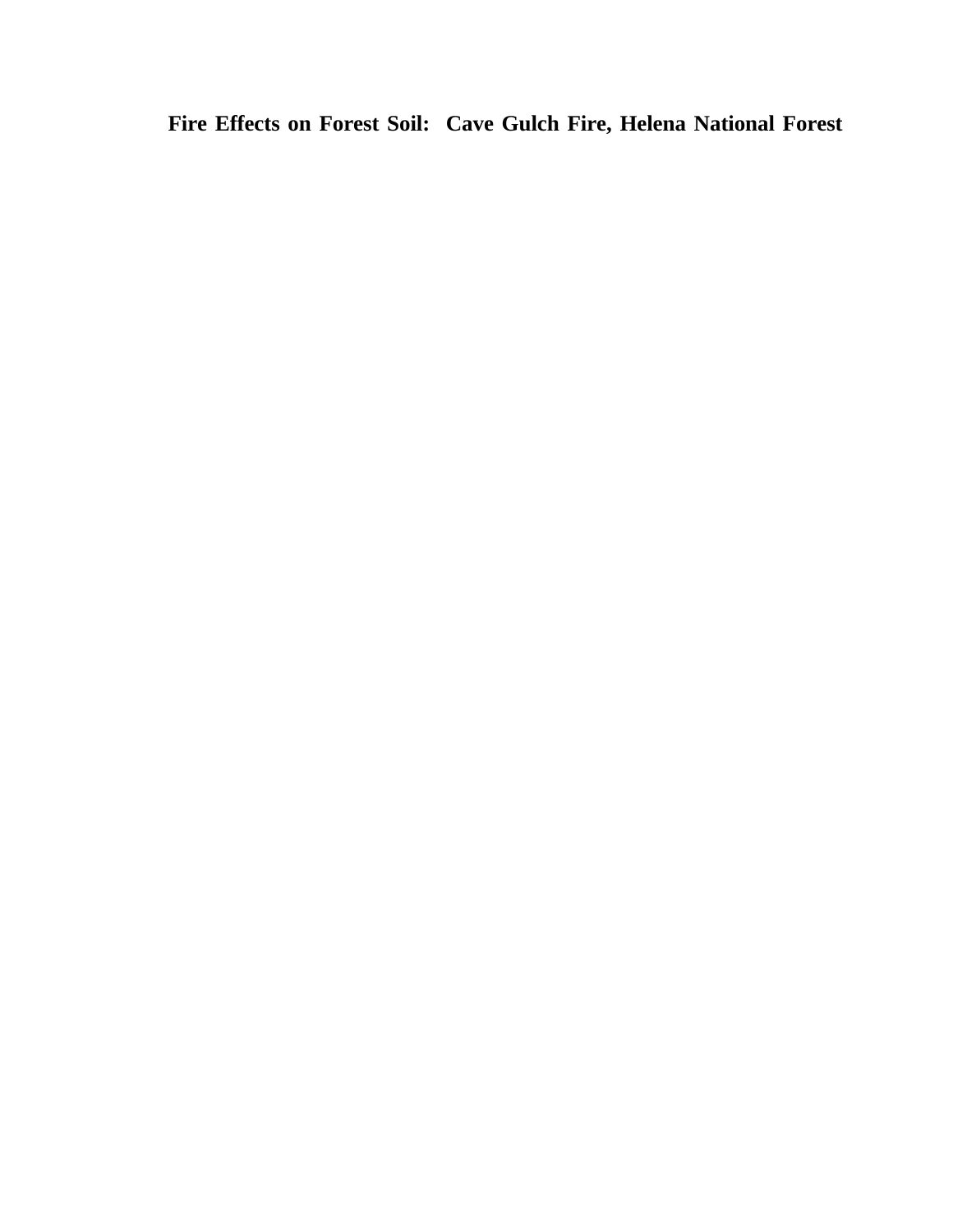# **TABLE OF CONTENTS**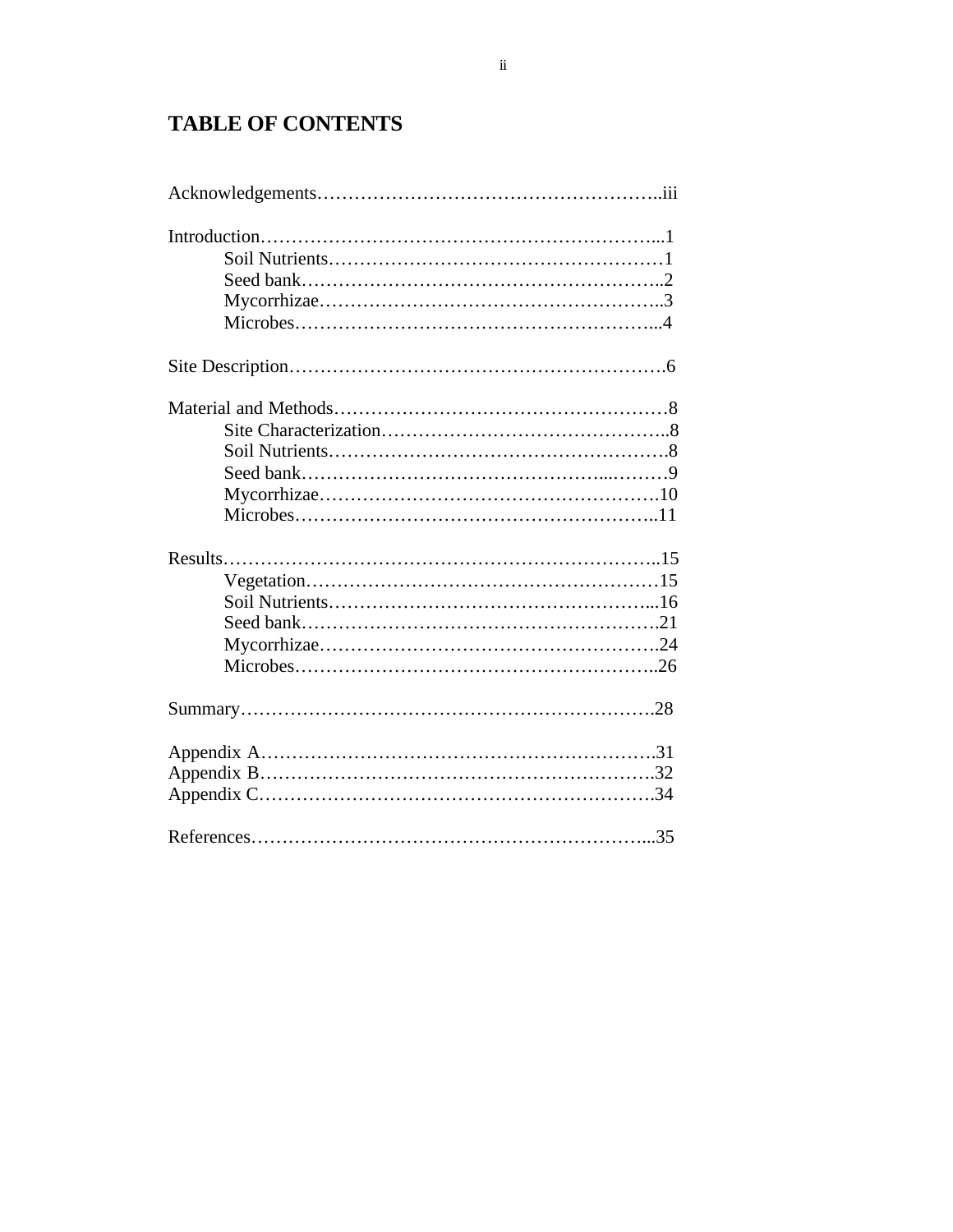# **ACKNOWLEDGEMENTS**

The students of LRES 440C would like to thank the following individuals for their contributions to the course: Sue Farley, Lois Olsen, and Bo Stuart from the Helena National Forest; Don Despain, Clain Jones, and Cliff Montagne for help in the field; Lina Botero-Griffith and the Tim McDermott Lab; Tamara Sperber for help in the lab; Sara Zimmerly the T.A.; and the USDA Higher Education Challenge Grant to Cathy Zabinski, Jon Wraith and Jeff Adams.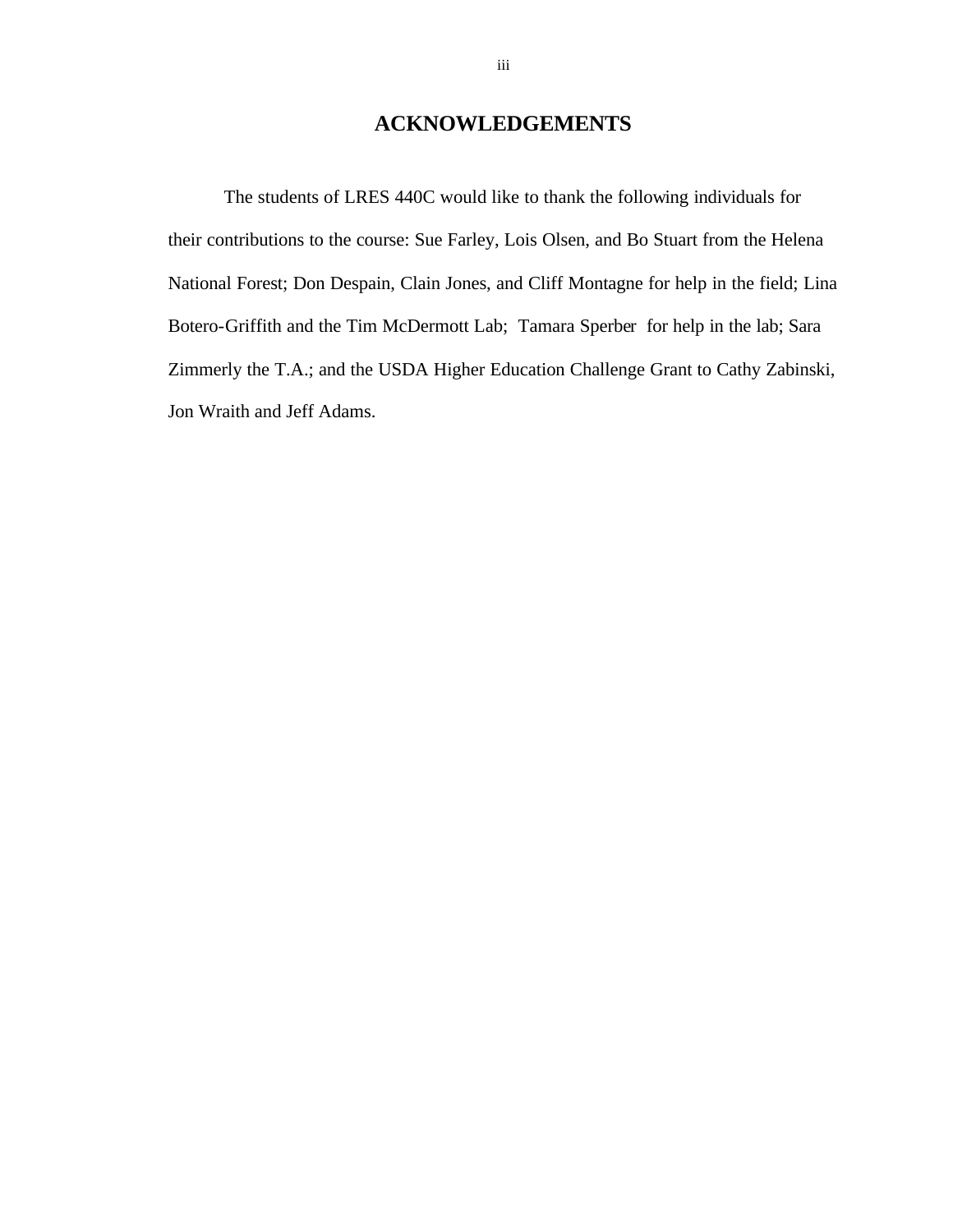# **INTRODUCTION**

Wildfire is an important part of western forest ecosystems. Historically, ponderosa pine (*Pinus contorta*) forest systems have had low intensity fires every few years. These fires typically decreased the fuel load by thinning the understory and creating open forests. Once forest managers began suppressing forest fires, vegetation and debris accumulated in the understory (Dombeck 2001). With increased fuel loads, fire severity increases, resulting in greater impacts to forest ecosystems. In recent years, forest managers have realized the importance of frequent low intensity fires for thinning the understory and decreasing fuel loads. Because this fire is no longer looked at as just having negative effects on the forest, it is no longer suppressed in some cases.

Limited research is available on wildfire impacts on the soil environment. Most fire research relies on laboratory experiments and controlled burns, which rarely mimic the characteristics of wildfires. An understanding of wildfire impacts is needed to effectively manage forest ecosystems, including post-fire management decisions regarding seeding options, erosion control, and other interventions. The objective of this study was to investigate the effects of wildfire burn severity on soil nutrient availability, seed bank density and diversity, mycorrhizal colonization, and soil microbial diversity one year after the Cave Gulch Fire, which burned during the summer of 2000 in the Helena National Forest.

#### **Soil Nutrients**

Fire affects soil nutrient cycling through the loss of surface organic matter (OM), additions of ash to the soil, elevated soil temperatures, and loss of vegetation. The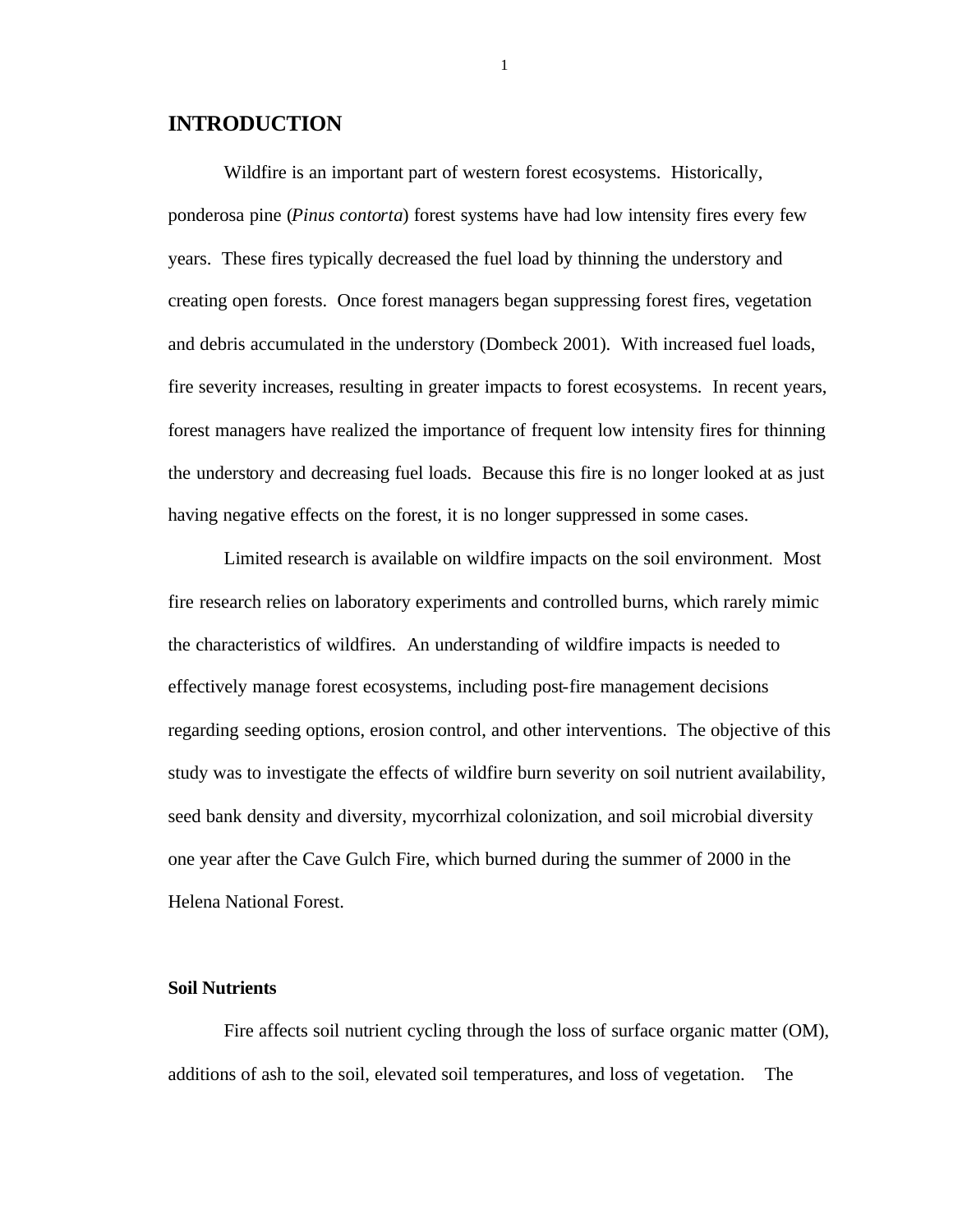chemical composition of organic matter changes as some elements are released into the atmosphere when the duff layer burns, and other elements such as calcium  $(Ca^{++})$ , sodium  $(Na<sup>+</sup>)$ , magnesium  $(Mg<sup>++</sup>)$ , and ammonium  $(NH<sub>4</sub><sup>+</sup>)$ , condense in the top layer of soil (Raison 1979). Because OM correlates to plant productivity (Kimmins 1996), understanding fire effects on OM levels may increase our ability to predict post-fire site productivity.

In combination with soil OM, soil nutrient levels will determine revegetation rates on burned areas. Nitrogen is the single most limiting nutrient in forest systems. Alterations in soil N content vary over time after a fire. Research shows that while there is an increase of available/mineralizable N in the soil immediately after burning, there is a decrease of total N (Andreu et al. 1996; Blank et al. 1998; Brais et al. 2000; Driscoll et al. 1998; Feller 1989; Fernandez et al. 1997; Mroz et al. 1980). Nitrogen may take anywhere from one to 75 years to recover to post-fire levels (Wells et al. 1979; Brais et al. 2000; Driscoll et al. 1999). The amount of available N increases more in boreal forest sites where the cold temperatures tend to immobilize nutrients (Kimmins 1996).

The levels of nutrients and OM greatly determine revegetation rates on burned areas. OM creates macro and micro pore space in the soil that increases water-holding capacity and reduces compaction, which increases the probability of seedling survival. The effect of fire on soil nutrient status is dependent on amount and type of fuels, temperature of the burn, climate, geography, and biota (Hungerford et al. 1990).

#### **Seed Bank**

The soil seed bank plays a major role in the recovery of vegetation after a fire. The soil seed bank is the supply of seeds present in a habitat and represents potential for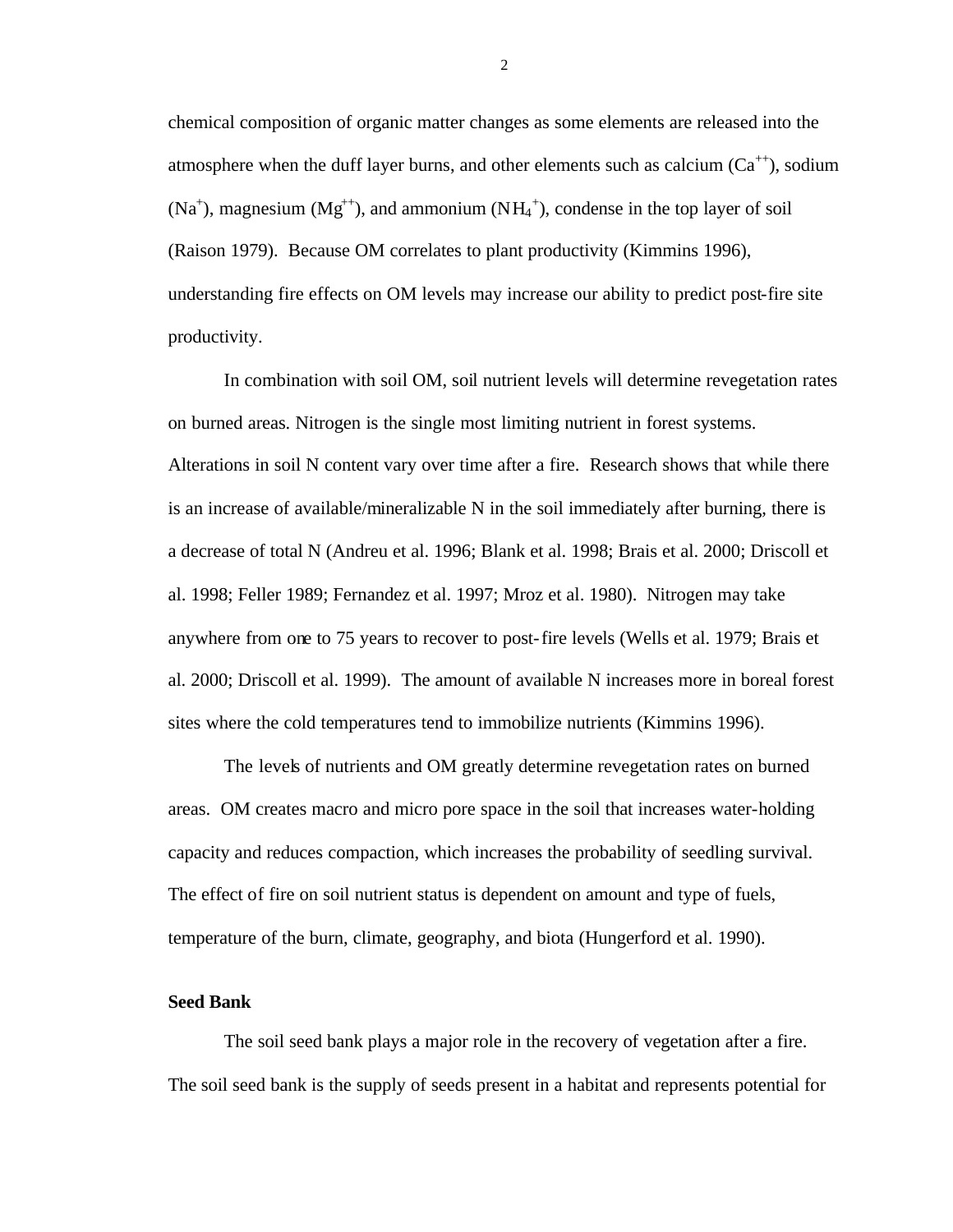revegetation of a site. The soil seed bank includes the transient seed bank, seeds that do not live past the second germination season, and the persistent seed bank, those that remain dormant for two or more seasons. Pastures and arable lands tend to have a large number of persistent seeds while coniferous and deciduous forests have few persistent seeds, therefore mainly a transient seed bank (Baskin and Baskin 1998).

The density and species composition of the seed bank is dynamic and changes from year to year as a result of soil disturbance (Jimenez and Armesto 1992). Fire can alter seed bank density and composition in three ways. First, the fire often consumes the seeds present in the duff layer. Once the duff layer is gone, erosion increases and there is no longer this layer to retain the seeds. Secondly, surface organic matter helps trap seeds to build the seed bank (Zabinski et al. 2000). The loss of surface organic matter during a wildfire or subsequent erosion could result in a decrease in seed bank density. Finally, the seeds present in the soil are often heated to a temperature where they are no longer viable. Temperatures lethal to seeds range from 60 to  $120^{\circ}$ C (Hungerford et al. 1990), depending on seed properties such as thickness of the fruit wall, capsule size, water content, and location in the soil (Baskin and Baskin 1998). Because of these factors, we hypothesized that as fire severity increased, the density and the richness of the seed bank would decrease.

#### **Mycorrhizae**

Mycorrhizae are a plant-fungal symbiosis present in most terrestrial plants. Endomycorrhizae, also called arbuscular mycorrhizae (AM), are common in herbaceous plants and some tree species. AM increase plant uptake of phosphorus and other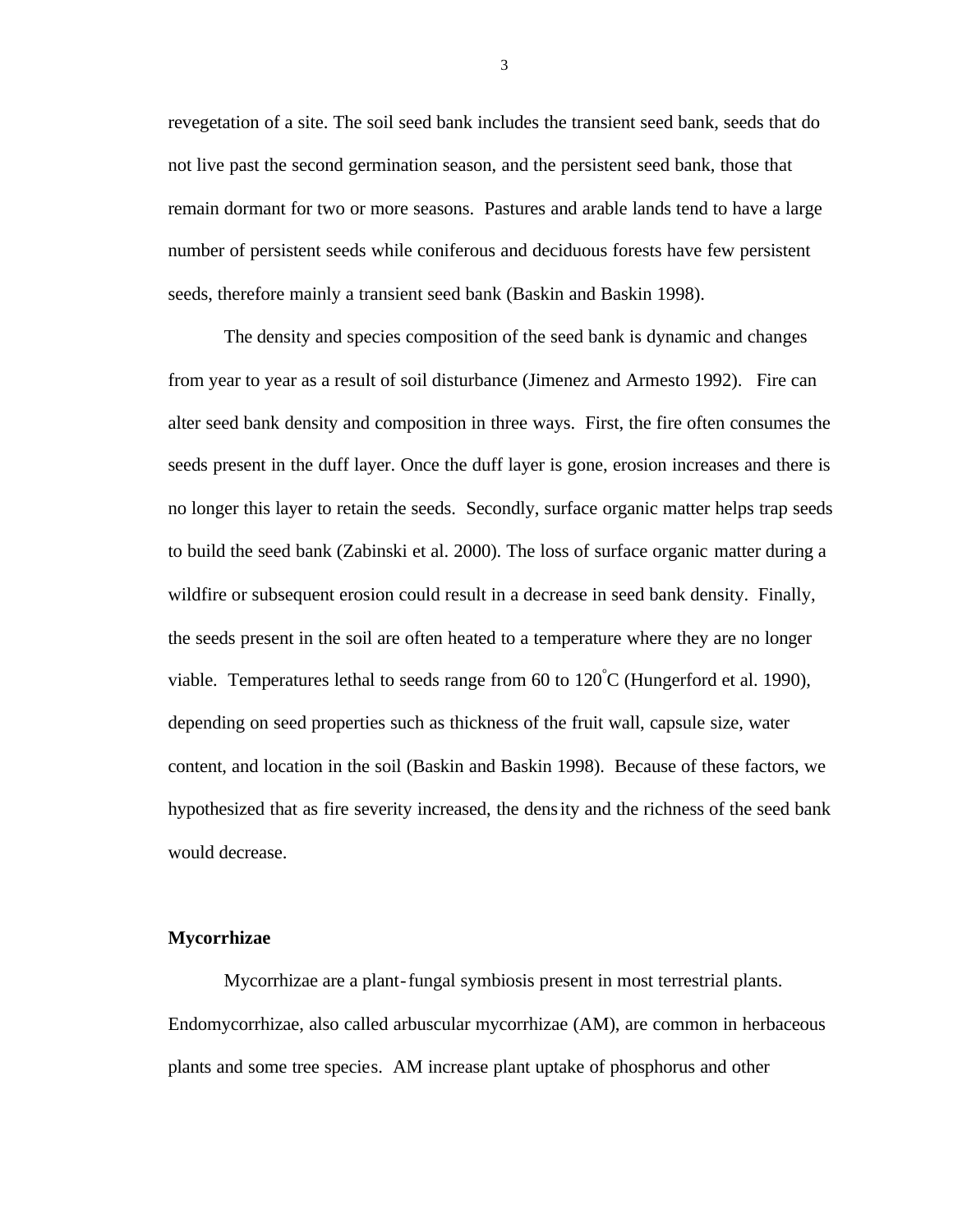nutrients, and in exchange for these nutrients, obtain energy in the form of carbon from the plant. Because of this nutrient exchange between plant and fungi, mycorrhizae are considered a critical biotic component of the soil. Although the importance of mycorrhizal fungi is well known, little research exists on the effects of wildfire on mycorrhizae.

Fire effects may include the direct effects of heating on fungal viability and secondary effects associated with erosion of topsoil after burning. Existing research conducted in a laboratory setting shows that heating the top 5 cm of soil to temperatures of 45-70 °C has a deleterious effect on viable propagules (Pattinson et al. 1999). Generally, we would expect that negative effects of fire on AM would increase as fire temperature and duration increase (Hungerford et al. 1990). Erosion may be an important factor in decreasing the number of viable mycorrhizal propagules in soil following fire by removing the top layer of soil where many of the propagules reside (Vilarino and Arines 1991). A study conducted in Oregon found eroded topsoil on a burned slope had a higher infectivity potential than did the eroded slope above (Anaranthus and Trappe 1993).

#### **Microbes**

 Fire has many effects on soil microbe populations due to the chemical and physical changes associated with high temperatures and ash deposition (Hungerford et al. 1990). There is little data on the effects of wildfire on soil microbes, and most studies were done on prescribed fires (Acea et al. 1996), which tend to have a much lower intensity and severity than wildfires.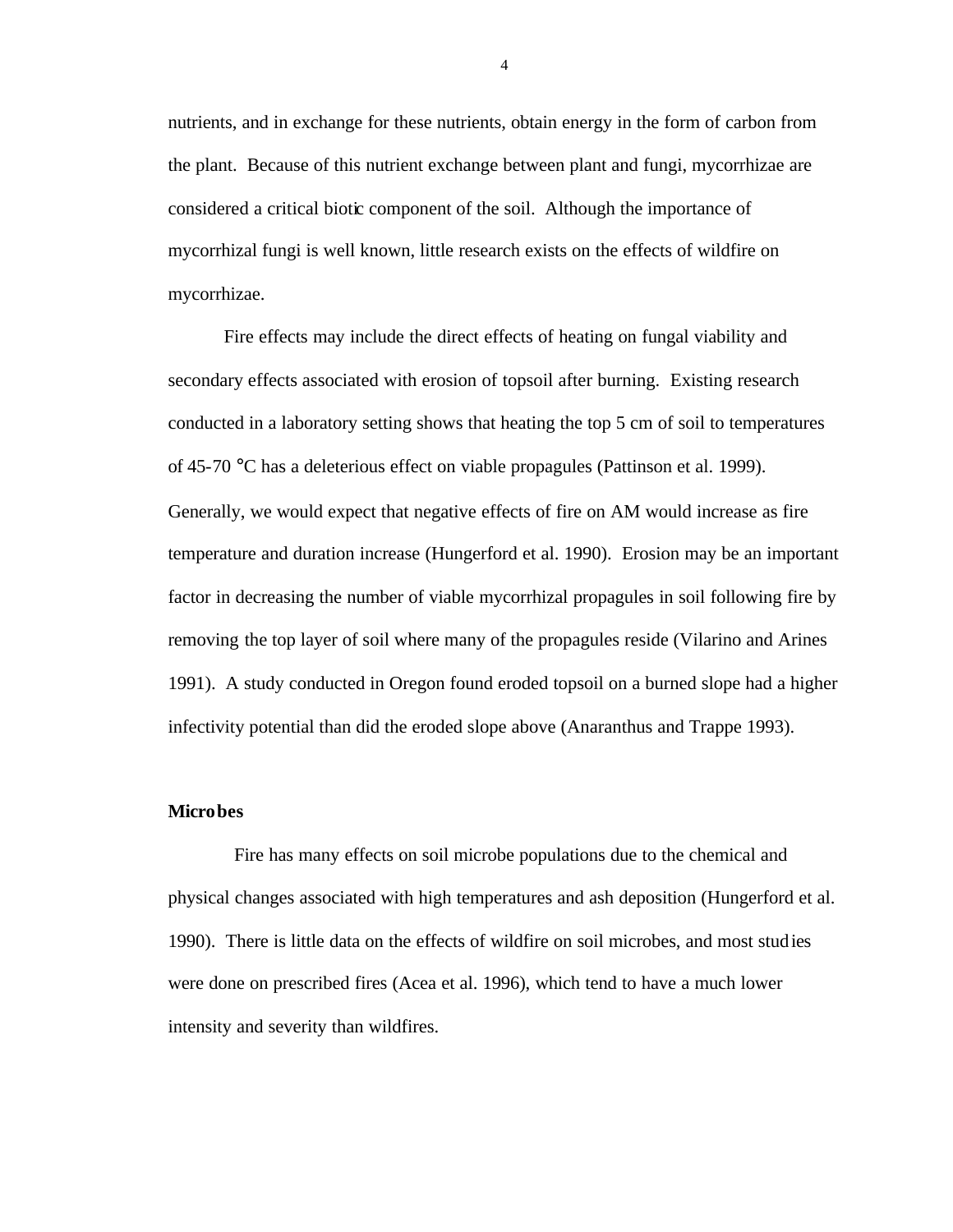Soil microbes are a diverse group of organisms, which include bacteria, actinomycetes, fungi, algae, and protozoa. Soil microorganisms play many essential roles in the overall health of the ecosystem, contributing to nutrient cycling, disease suppression, and decomposition (Pierzynski et al. 2000). Bacteria are the most abundant of all soil microbes  $(10^{14} - 10^{15}/m^3)$  and are crucial for fixing nitrogen and oxidationreduction reactions (Pierzynski et al. 2000). Without bacteria, life as we know it would not be possible. Besides being essential for soil nutrient cycling and energy flow, soil microbes are very sensitive to environmental change.

Measuring soil microbial diversity and understanding disturbance effects on soil microbes has been limited in the past due to the methods available (Nakatsu et al. 2000). Traditional methods to assess microbial diversity relied on culturing soil samples in the lab, which may measure only 0.3% of soil microorganisms that are able to grow in agar petri plates (Roose-Amsaleg et al. 2001). Modern technology allows soil microbial diversity to be better understood through the use of DNA analysis, which can detect species or groups by providing a "fingerprint" of the community.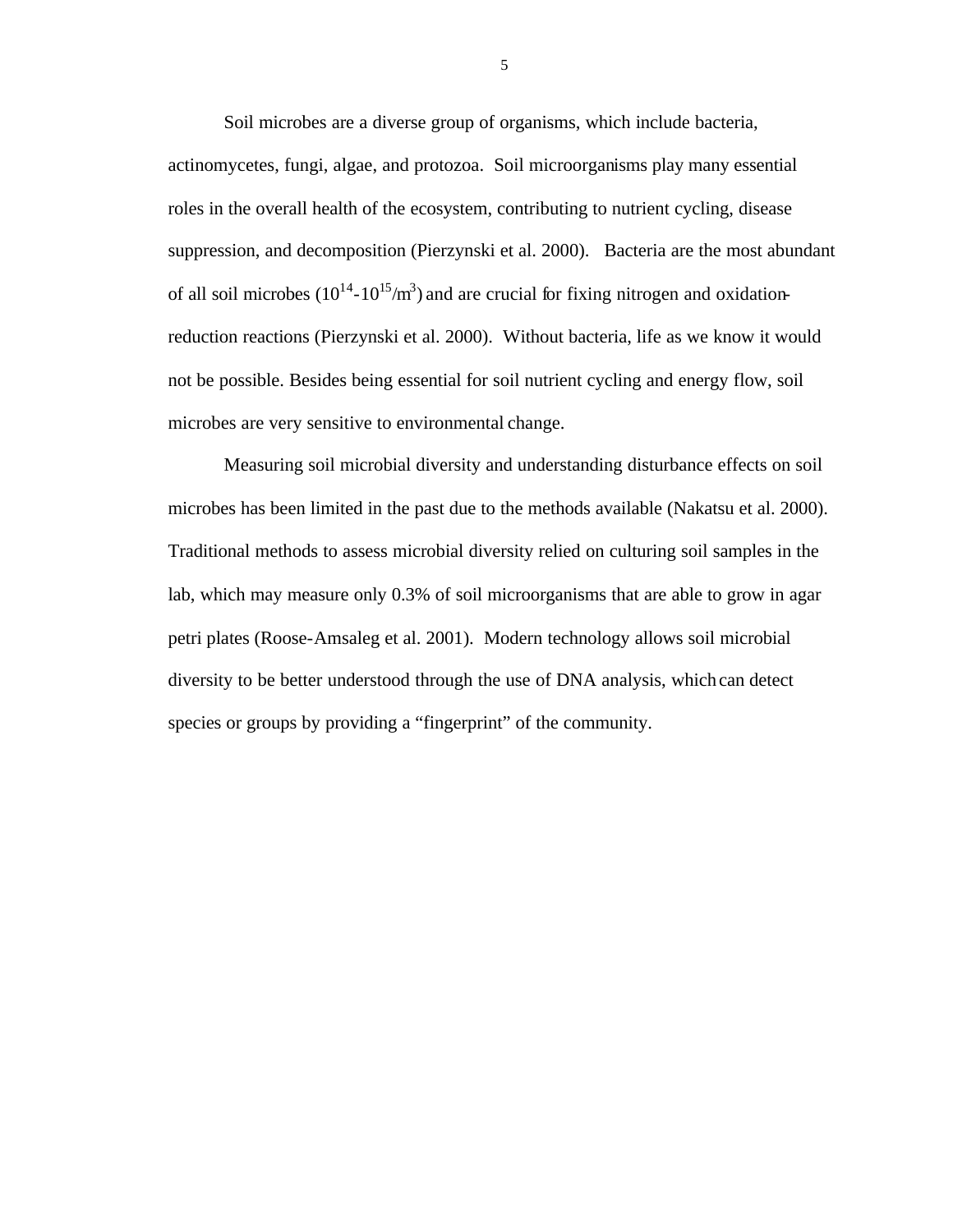# **SITE DESCRIPTION**

Our study was conducted in the Helena National Forest in the Magpie Gulch drainage. The Cave Gulch fire burned this area during August of 2000. The fire was started on July 23, 2000 by an unknown cause, and burned 29,187 acres of Douglas fir (*Pseudotsuga menziesii*) and lodge pole pine (*Pinus contorta*) forest before it was controlled on September 15, 2000. Our two study sites, Cabin Hill and Upper Grouse Gulch, are in the Magpie Creek drainage (Appendix A). The Upper Grouse Gulch site is at an elevation of 6300 feet above sea level, with a southwest aspect and 20-25% slope, while the Cabin Hill site is 5,300 feet above sea level with a southeast aspect with an approximated 40% slope. These sites were chosen because of adjacent unburned, moderately burned, and severally burned areas so comparisons could be made between severities without differences in site characteristics affecting the results.

Burn severity is defined by the effect of fire on soil and other site characteristics (Baskin and Baskin 1998). The unburned areas at each site had no evidence of ash



accumulation, charcoal deposition, or blackened tree trunks (Fig. 1). Moderately burned areas had surviving trees, accumulated ash, some surface organic matter, and blackened trunks

**Figure 1. Unburned vegetation at Upper Grouse Gulch.**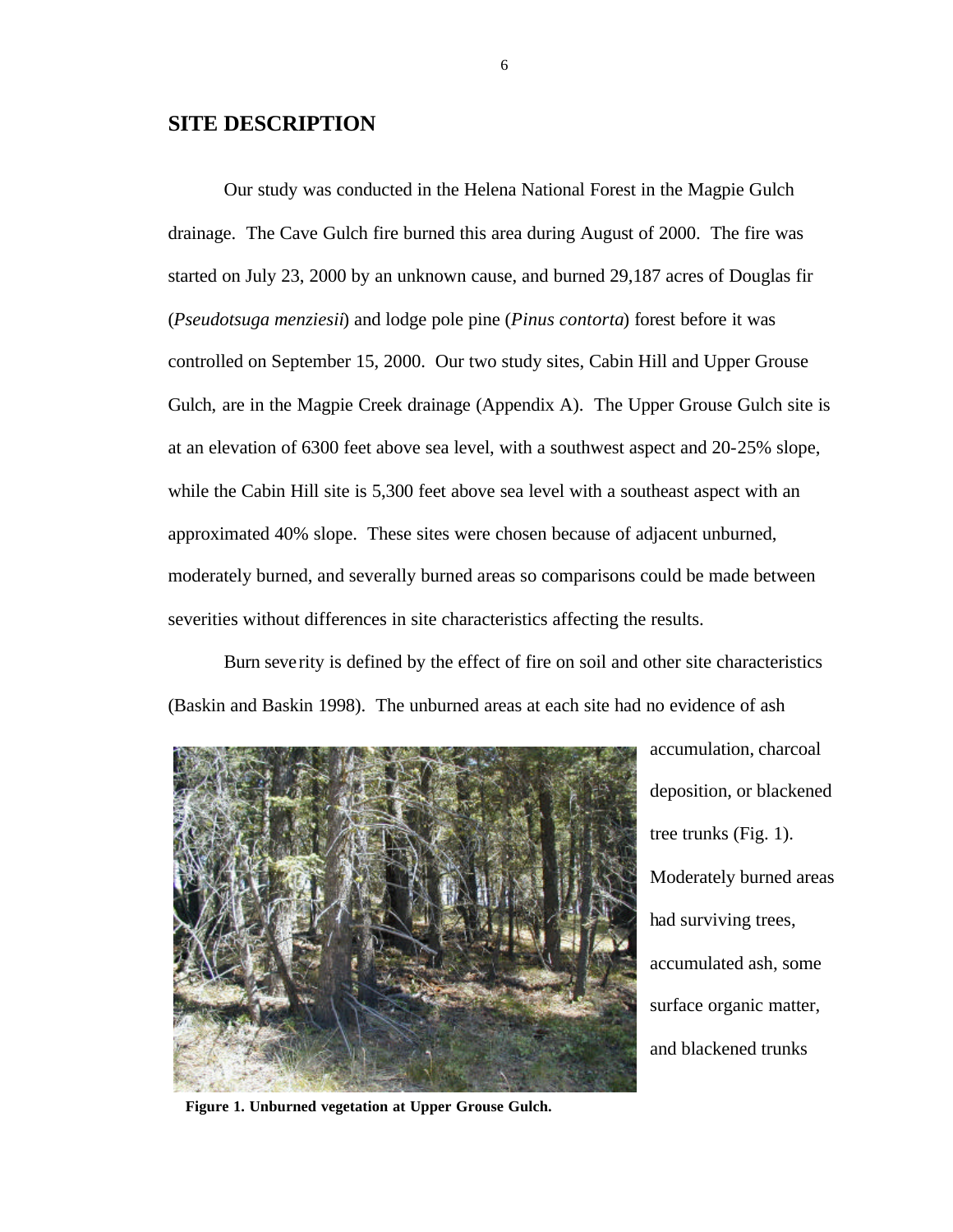

**Figure 2. Moderately burned Douglas fir.**



lichens still present on some of the upper branches (Fig. 2). Needles were singed, but remained on the trees. Severely burned areas showed high ash and charcoal accumulation, and completely burned trees with no remaining needles (Fig. 3).

**Figure 3. Severely burned site at Upper Grouse Gulch.**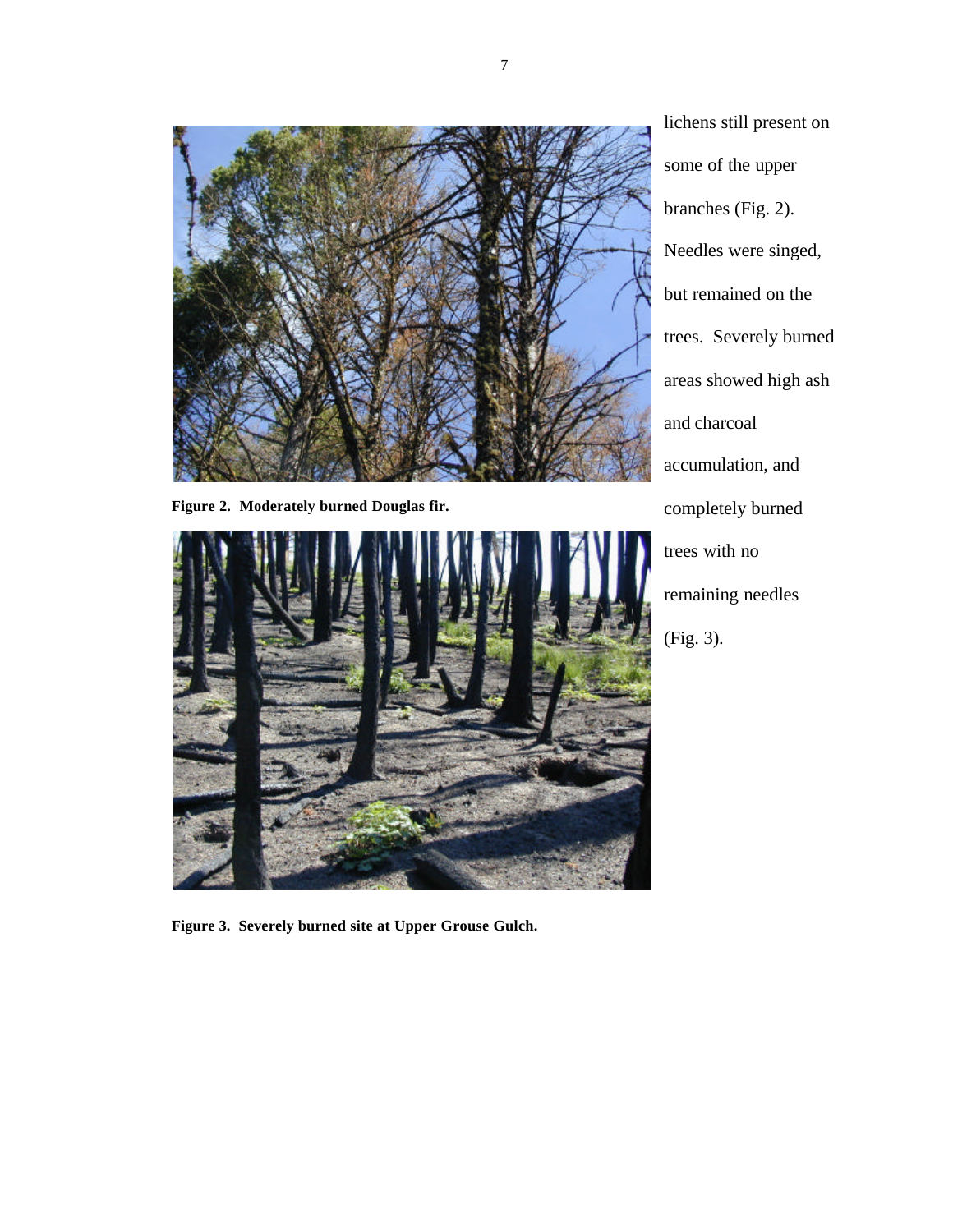# **MATERIALS AND METHODS**

#### **Site Characterization**

Vegetation cover, depth of the litter layer, and percent bare ground were measured for each burn severity at both sites. All sampling was done August 30-31, 2001. Three transects were established in each burn severity, placed perpendicular to the slope. Daubenmire frames of one meter by 0.5 meters were randomly located along the transect, with a minimum of 10 plots observed along each transect. Ocular estimations were used to determine percent cover of vegetation, litter, and bare ground. The depth of duff (surface organic matter) was measured at four points within the frame.

#### **Soils**

Soils were sampled within each burn plot (unburned, moderate, and severe) at both sites (Cabin Hill and Upper Grouse). Three samples, 5cm deep, including ash, duff, and litter layers, were taken at each sampling site and homogenized in the lab. Soil samples were put directly into a plastic lined paper bag with a sealable top, and stored in a cooler until analysis. In the lab, the soils were dried for 24 hours at 60° C, passed through a 2mm sieve, and sent for analysis at the MDS Harris Laboratories, Nebraska. The samples were analyzed for total nitrogen (N), percent organic matter (% OM), nitrate (NO<sub>3</sub><sup>)</sup>, phosphorus (P), potassium (K), magnesium (Mg), calcium (Ca), sulfur (S), zinc  $(Z)$ , pH, soluble salts, sodium (Na), ammonium (NH $_4^+$ ), and total cation exchange capacity (CEC).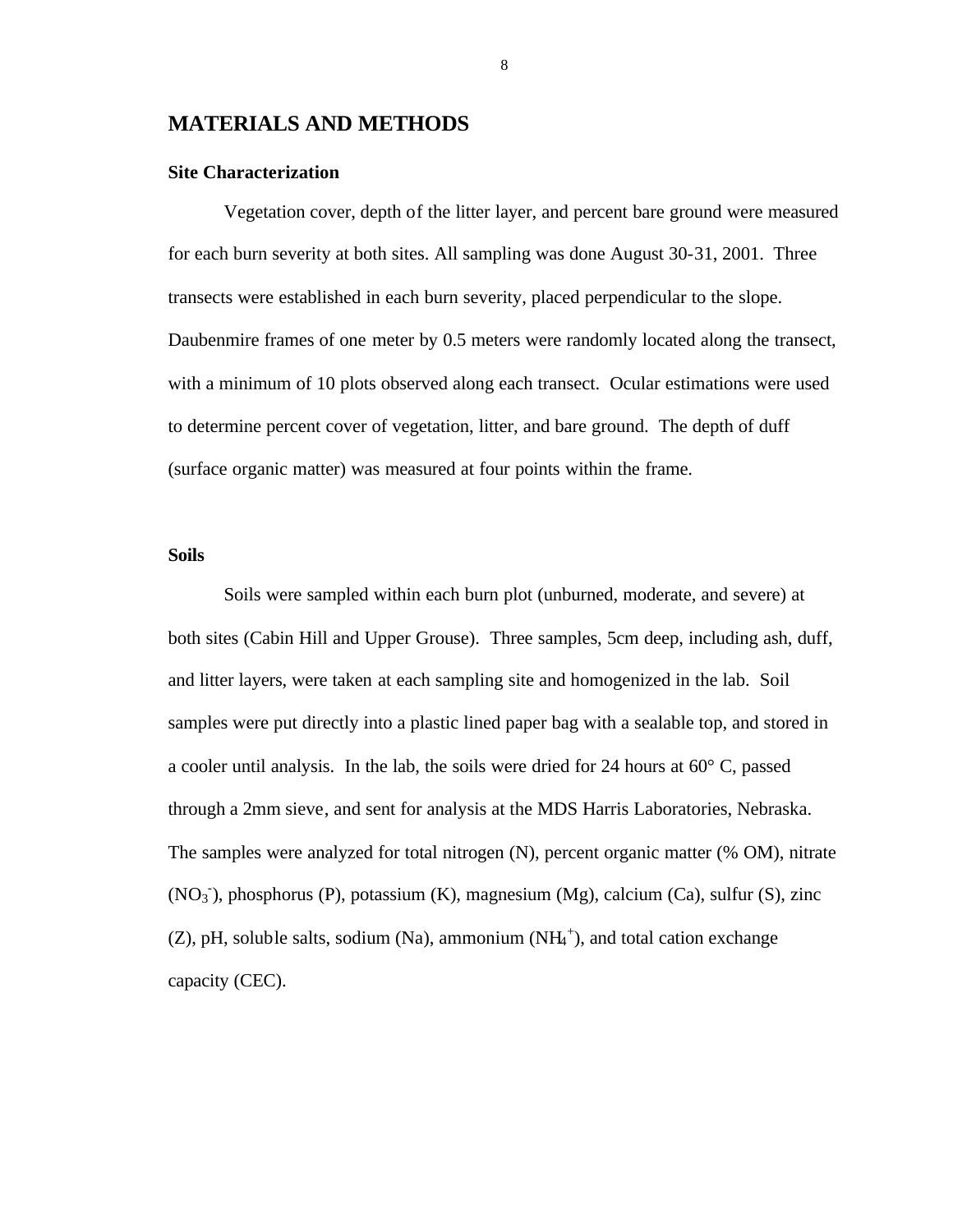Soil texture was determined by a hydrometer test (Gee and Bauder 1986). We tested 12 samples using the shaker method. Each sample was tested for percent sand, silt, and clay content.

#### **Seed bank**

Soils collected at each site were brought to the greenhouse where germinating seeds present in the soil determined seed bank density and composition. This method allows identification of species when plants are grown to maturity, but only includes those for which germination requirements are met.

Ten randomly located cores were extracted from each burn severity plot at each site for a total of 60 cores. Surface organic matter was kept intact within each core. Cores were 5.6 cm<sup>2</sup> in diameter and 5 cm in depth, including surface organic matter, for a total area of 24.63 cm<sup>2</sup>. Pots, 23 cm in diameter, were filled with greenhouse potting soil and labeled. Soil samples were spread on top of the potting soil and placed in the greenhouse to grow for nine weeks. Ten control pots were established that contained only greenhouse potting soil to determine whether seeds were present from another source in the greenhouse. The pots were watered daily for the first week and then reduced to alternate days. Germinants were counted weekly, and seedlings were identified with help from Lois Olsen, Helena National Forest Service Ecologist. Seed bank density was determined by calculating the number of seed present/ $m^2$  in each burn severity. Species composition within each severity was also examined.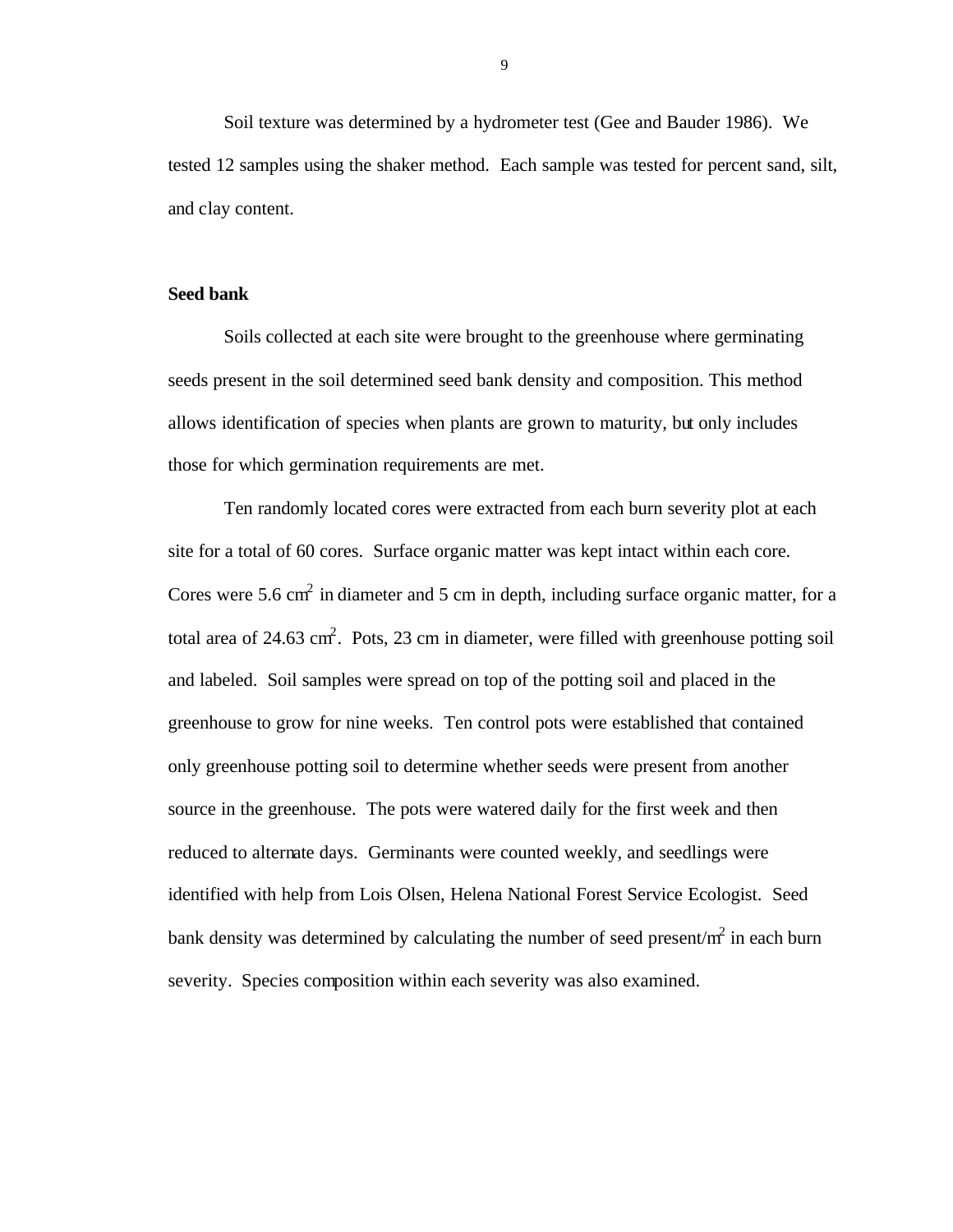#### **Mycorrhizae**

We tested fire effects on mycorrhizae by measuring two mycorrhizal parameters: mycorrhizal infectivity potential and field colonization. Mycorrhizal infectivity potential measures the density of viable propagules in the soil. By comparing levels between severities, we can measure the effects that fire severity has on propagules in the soil. Mycorrhizal field colonization measures the proportion of existing root networks that are colonized by mycorrhizal fungi. We hypothesized that as burn severity increases, the negative effects on AM will also increase. Specifically we hypothesized that the number of propagules in the soil will be lowest in severely burned soils, and that AM colonization levels will be lowest in plants colonizing severely burned sites.

#### *Mycorrhizal Infectivity Potential*

Cabin Hill and Upper Grouse Gulch soils were collected at three locations within each burn severity. Samples were collected from the top 5 cm of soil and taken to the MSU Plant Growth Center where each sample was placed in a 10 cm pot. Sudan grass seed was spread evenly and in approximately the same quantity over the collected soil. Ten control pots consisting of sterilized sand with the same application of seed were used to reveal any contamination by fungal spores already existing in the greenhouse. Pots were watered daily for the first week, and then on alternate days the following five weeks. After six weeks, the grass was harvested and mycorrhizal colonization levels were measured.

Three to eight cm segments of carefully washed fine roots were cleared of all pigment by soaking roots for 48 hours in 2.5 M KOH solution. Roots were rinsed with water, and soaked in 0.5 M HCl solution for 12 hours, followed by 12 hours in Trypan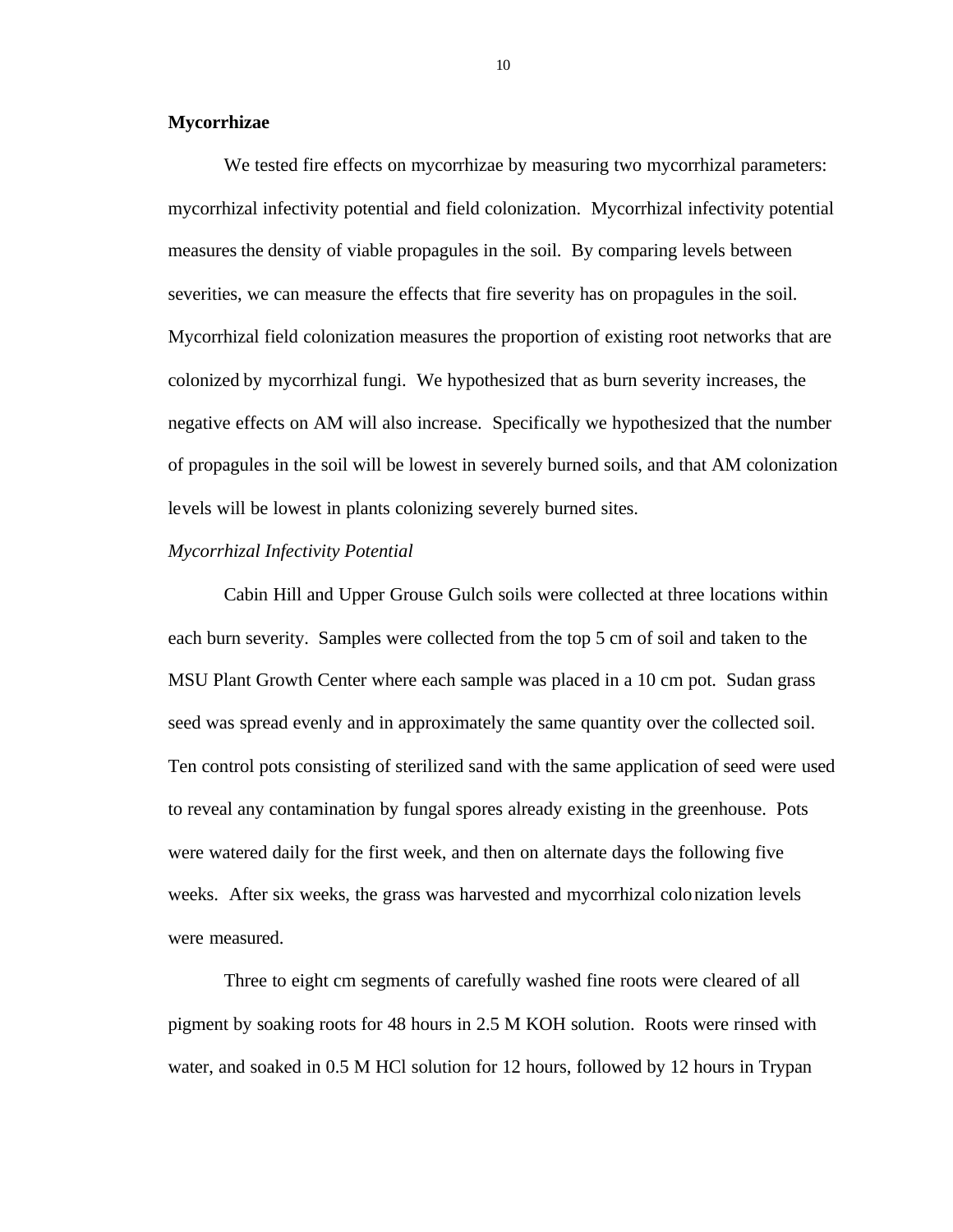Blue. Trypan Blue stains fungal structures only, and allows for identification of mycorrhizal features within the roots. Ninety-six observations were made per plant to determine the proportion of each root system colonized by mycorrhizal hyphae.

Analysis of the data was performed with SPSS statistics software. Comparisons were made between sites and burn severities for the proportion of viable propagules. *Field colonization*

Roots of plants grown in each burn severity at Cabin Hill and Upper Grouse Gulch were collected in late August. Species included *Achillea millefolium, Calamagrostis rubescens, Galium boreale, Dracocephalum parviflorum, Geranium bickenellii*, *Aster* sp., as well as an unknown forb, and a *Ranunculaceae* species.

Harvested plants were taken to the laboratory for identification. Roots were washed, cleared, and stained as described above. Mycorrhizal colonization levels were quantified and then statistically analyzed using the SPSS statistical software.

#### **Microbes**

From the three burn severities at each site, we randomly collected two 2.5 cm diameter by 10 cm long soil cores, for a total of 12 samples. Samples were extracted with autoclaved (sterilized) PVC pipe, then wrapped in sterile foil, and stored on ice until laboratory analysis. In a laminar flow hood, the samples were homogenized and a subsample of 500 mg was taken to extract total DNA. The extraction was completed using the BIO 101 FastDNA® Spin Kit for Soil (BIO 707, Inc. Carlsbad, CA). This kit is designed to extract PCR-ready genomic DNA in less than 30 minutes. This rapid process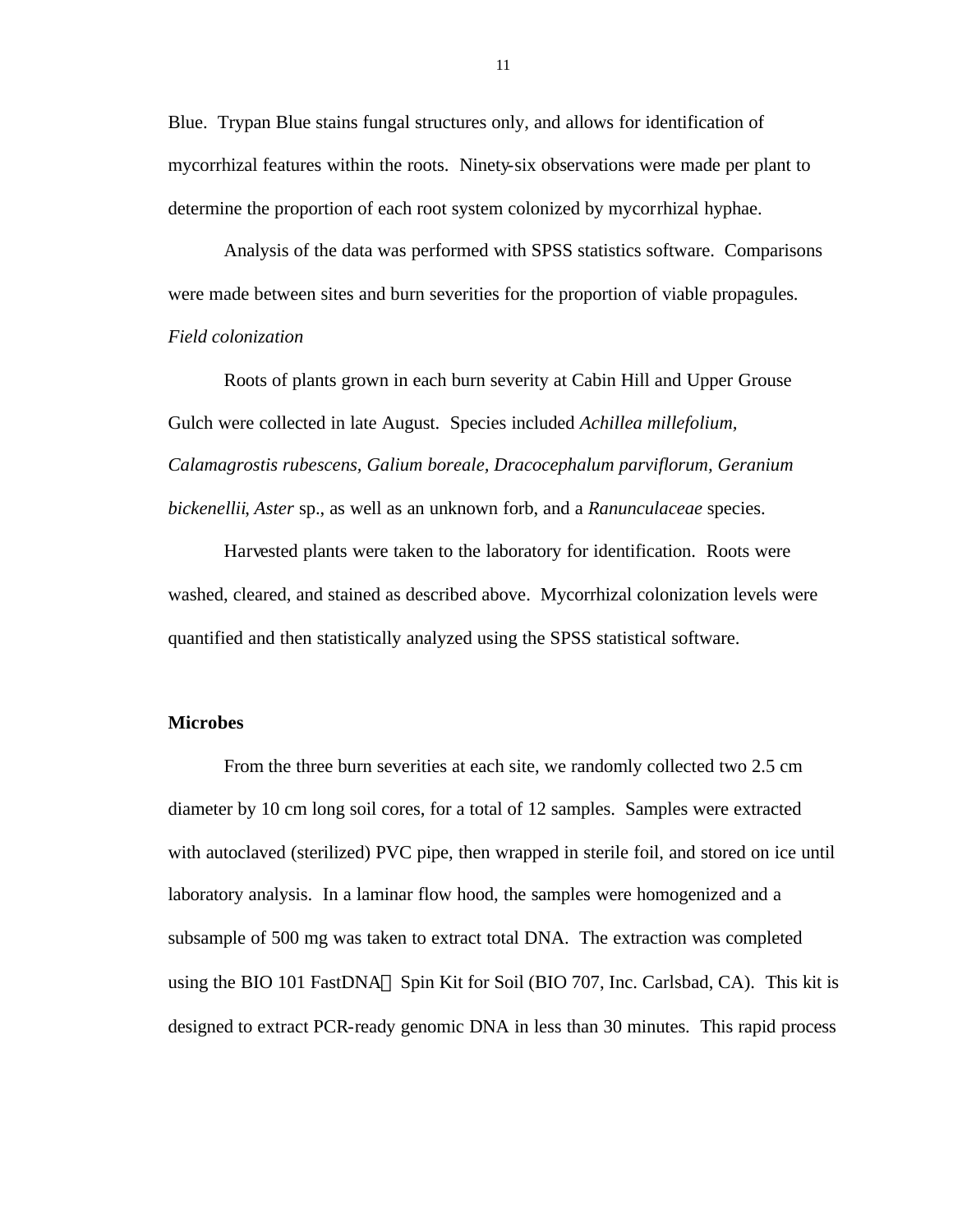avoids the use of organic solvents, such as phenol and chloroform, which may inhibit subsequent assays.

Using the extracted genomic DNA as a template, the polymerase chain reaction (PCR) was used to amplify the 16S rDNA from all bacterial populations present. Specific primers were used to amplify only bacterial genes (Table 1). The primers used were: bacteria specific forward, B1101F primer to amplify the 1092-1111 region of the 16S rDNA gene according to the *Escherichia coli* numbering system (Amann et al. 1995); and universal reverse primer, U1392RGC amplifying 1392-1406 16S rDNA region and containing a 5' GC clamp to facilitate the separation of PCR products in a DGGE gel (Ferris et al. 1996). The 50 μl PCR reaction consisted of: 10 mM Tris-HCl (pH 8.3), 50 mM KCl, 2.5 mM  $MgC_{\frac{1}{2}}$ , 1 mg ml<sup>-1</sup> BSA, 0.5 µM each primer, 0.2 mM each dNTP, 5 μl DNA template solution, and 1.5 U Taq DNA polymerase. All components were added to the reaction mixture on ice. PCR was performed in the laboratory using a Gene Amp PCR System 9700 thermal cycler (Applied Biosystems, Foster City, CA).

| Primer                    | 16S rDNA base number targeted*                   | Primer Sequence                                                                                                                                                  | References |
|---------------------------|--------------------------------------------------|------------------------------------------------------------------------------------------------------------------------------------------------------------------|------------|
| <b>B1101F</b><br>U1392RGC | Bacteria (1092-1111)<br>Universal (1392-1406) ** | 5'AAG TCC CGT AAC GAG CGC AA3' (Amann et al., 1995)<br>5'CGC CCG CCG CGC CCC GCG CCC (Ferris et al., 1996)<br>GGC CCG CCG CCC CCG CCC CAC<br>GGG GGG TGT GTA C3' |            |

**Table 1. Polymerase chain reaction primers specific for the amplification of 16S rRNA genes of bacteria.**

\* Bases numbered according to the *E. coli* numbering system of the 16S rRNA sequence.

\*\* The GC clamp corresponds to the first 40 bp.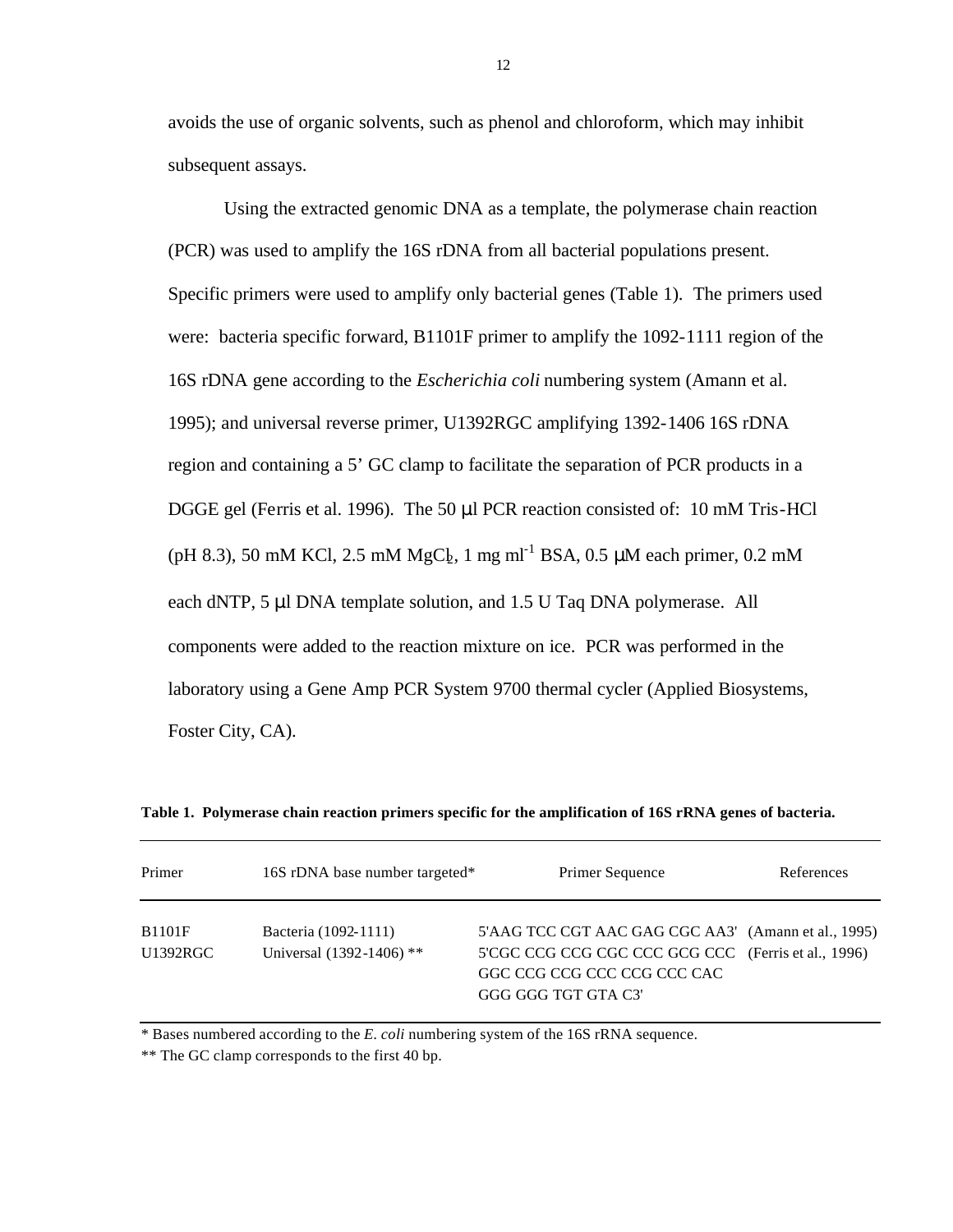This cycler controlled the temperature of the reaction in three different steps: denaturation, annealing, and extension. The reaction began with an initial 94°C denaturation for 2 minutes, followed by 25 cycles of 94°C for 45 seconds, 55°C annealing for 45 seconds, 72°C extension for 45 seconds, and a final extension at 72°C for 10 minutes, after which it was held at 4°C until removed from the cycler. The presence of PCR products was confirmed using electrophoresis on a 1.5%-agarose gel, which ran for 1 hour at 115 volts, and was then stained with ethidium bromide to make PCR fragments visible on a UV transilluminator (Fig. 4).



PCR fragments Ladde**r**

**Figure 4. Each band represents the presence of PCR fragments. The ladder is a number of different fragments with known size, used to verify the size of PCR fragments. This gel was used to determine that the PCR amplification was successful, and that the correct sized fragments were amplified**.

Denaturing gradient gel electrophoresis (DGGE) was completed using the BioRad DcodeTM electrophoresis system (BioRad, Hercules, CA) to determine apparent bacterial diversity in the PCR products. The gel (16 x 16 cm, 0.1 cm thick) was polymerized with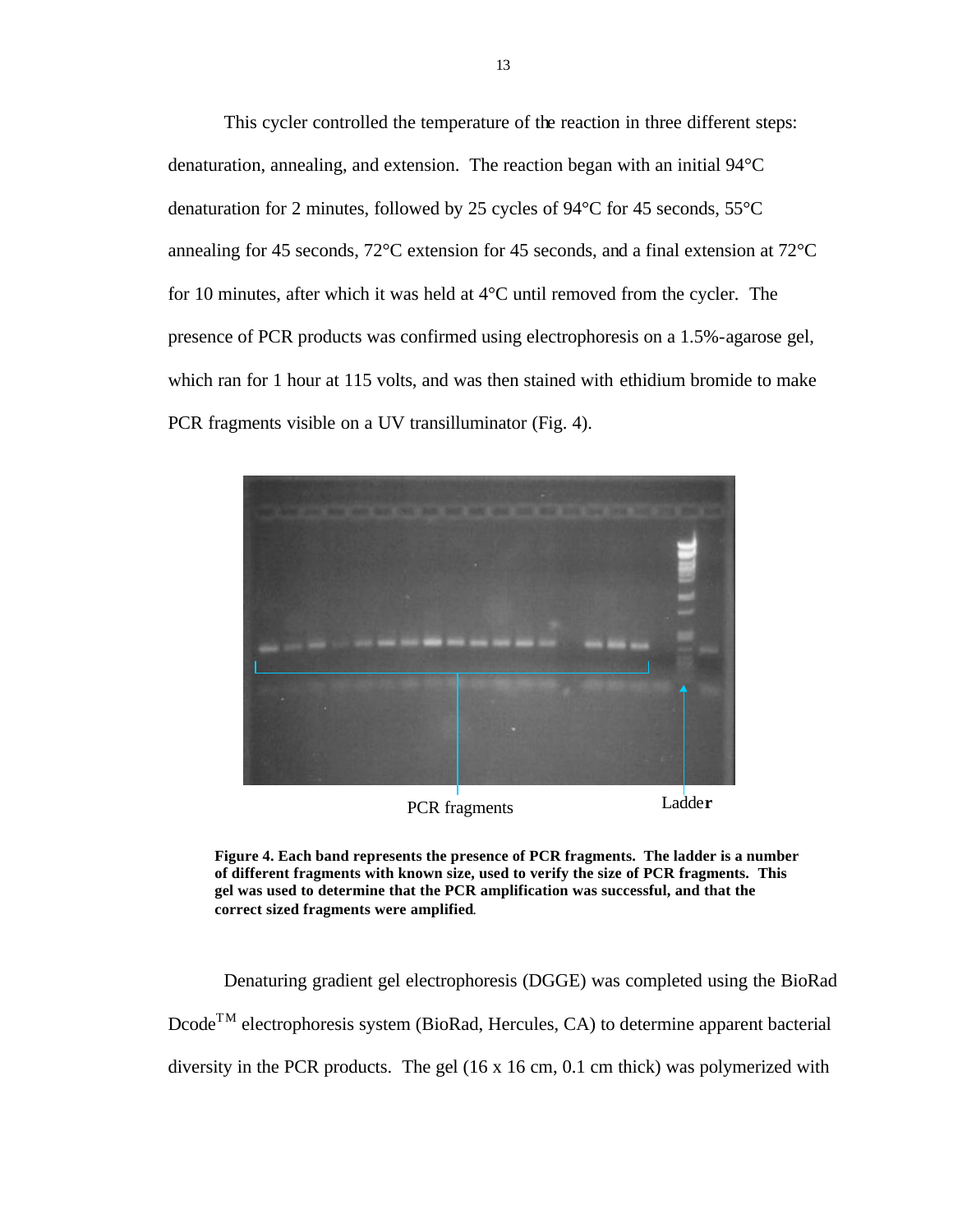8% polyacrylamide (37.5:1 acrylamide:bis acrylamide) in 1X TAE buffer (40 mM Tris base, 20 mM acetic acid, 0.5 mM EDTA, pH 8.0) containing a linear denaturant concentration ranging from 16% formamide, 2.8 M urea at the top of the gel to 28% formamide, 4.9 M urea at the bottom. Electrophoresis was conducted overnight at 60°C, at 60 volts, and then gels were stained for 30 minutes in SYBC Green I (Molecular Probes, Eugene, OR), illuminated on a UV transilluminator and photographed.

DGGE is an electrophoretic method to qualitatively identify DNA fragments having different genomic sequences. This technique is sensitive to single base changes in a segment of DNA. In a denaturing gradient acrylamide gel, double-stranded DNA is subjected to an increasing denaturant environment and will melt in discrete segments called "melting domains". The melting point of these domains is sequence specific. When the fragment completely denatures as it moves through the gel, its migration becomes a function of the sequence. This forms bands in the gel that are visible under UV light, with each band potentially representing a specific microorganism population. The number and location of these bands in the gel will determine the apparent diversity of the bacterial community in the soils sampled.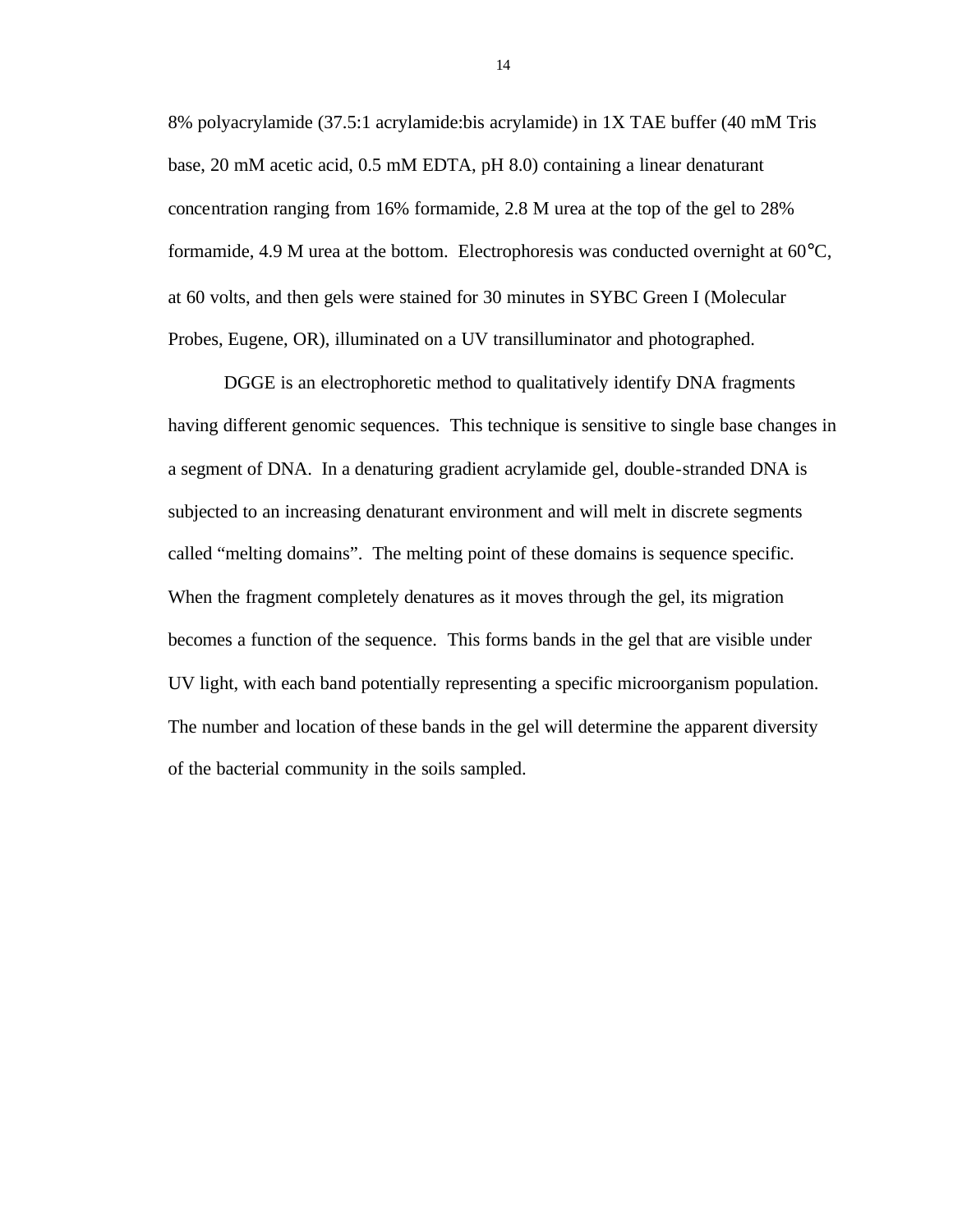## **RESULTS**

#### **Vegetation**

Vegetation cover varied between sites. At Cabin Hill, there were no differences in vegetation cover between burn severities. Upper Grouse Gulch showed a decrease in



**Burn** 





**Burn Figure 6. Percent bare ground at each site and burn severity.**

increased (Fig. 5). No differences in vegetation cover between severely burned and unburned plots may be the result of rapid colonization by fire obligate species at severely burned sites. Individual plants growing at that site were large and covered most of the area within frames. Percent bare ground increased with burn severity at both sites (Fig. 6). Percent litter cover was site dependent. Litter cover decreased as the burn

cover as fire severity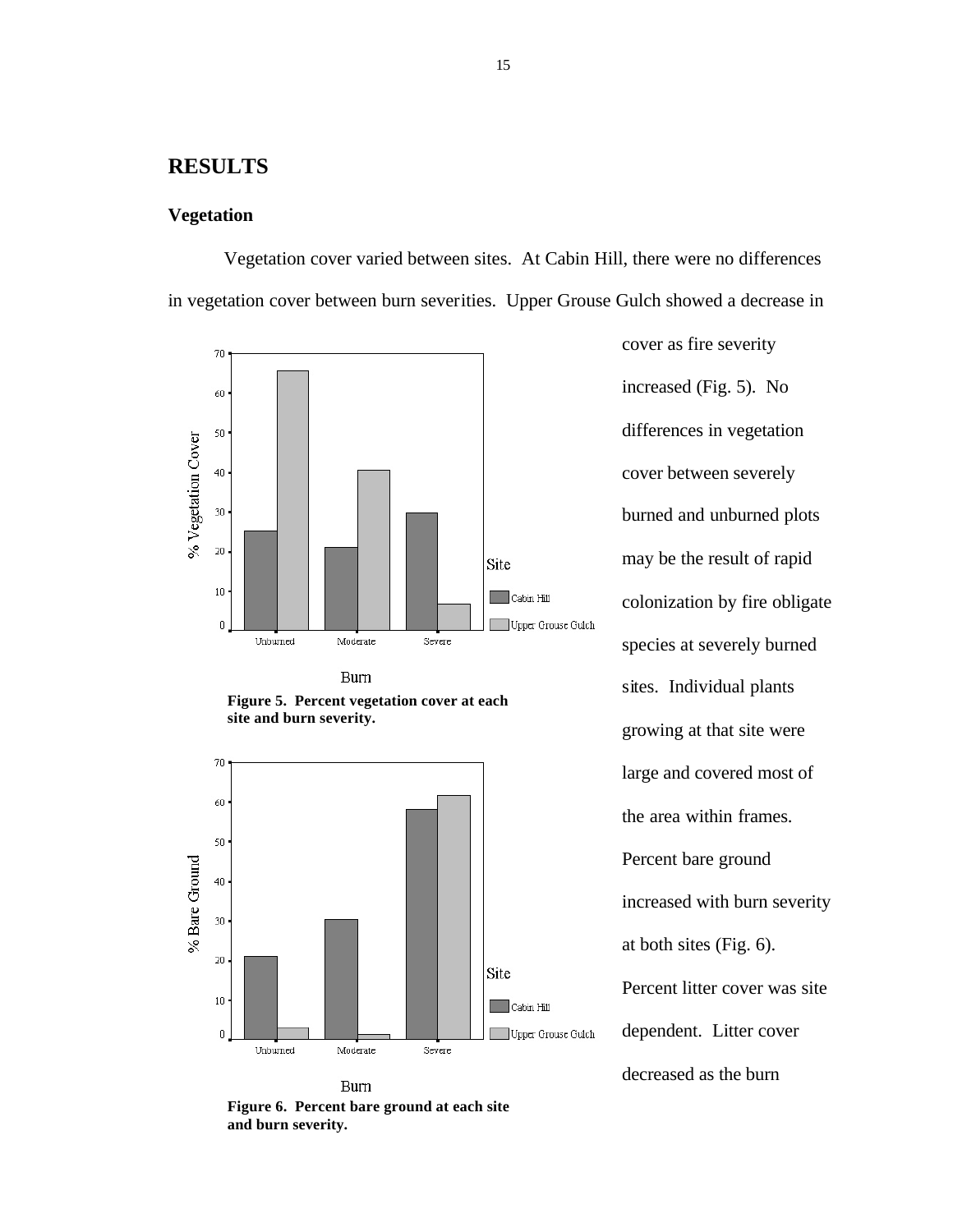severity increased at Cabin Hill. Upper Grouse Gulch showed no difference in the litter cover when comparing unburned and severely burned plots, but the moderate burn had higher litter cover than either unburned or severe burn. This could be due to organic



material falling to the ground after the fire. Duff thickness decreased with increasing burn severity (Fig. 7), supporting our assessment of severity types.

**Figure 7. Depth of duff (cm) at each site and burn severity.**

#### **Soil Nutrients**

Our study focused on pH, OM, total N,  $NH_3$ <sup>-</sup>,  $NH_4$ <sup>+</sup>, and P. Potassium, Mg, Ca, S, Z, Na, soluble salts, and CEC were also tested (Appendix C). Significant differences between burn severities were seen in phosphorus, pH, ammonium, and sulfur (Table 2). Organic matter and the other nutrients showed no significant changes.

Soil texture was similar between each site suggesting texture is not responsible for differences in nutrients. Cabin Hill is a silt loam soil while soils at Upper Grouse are clay loam.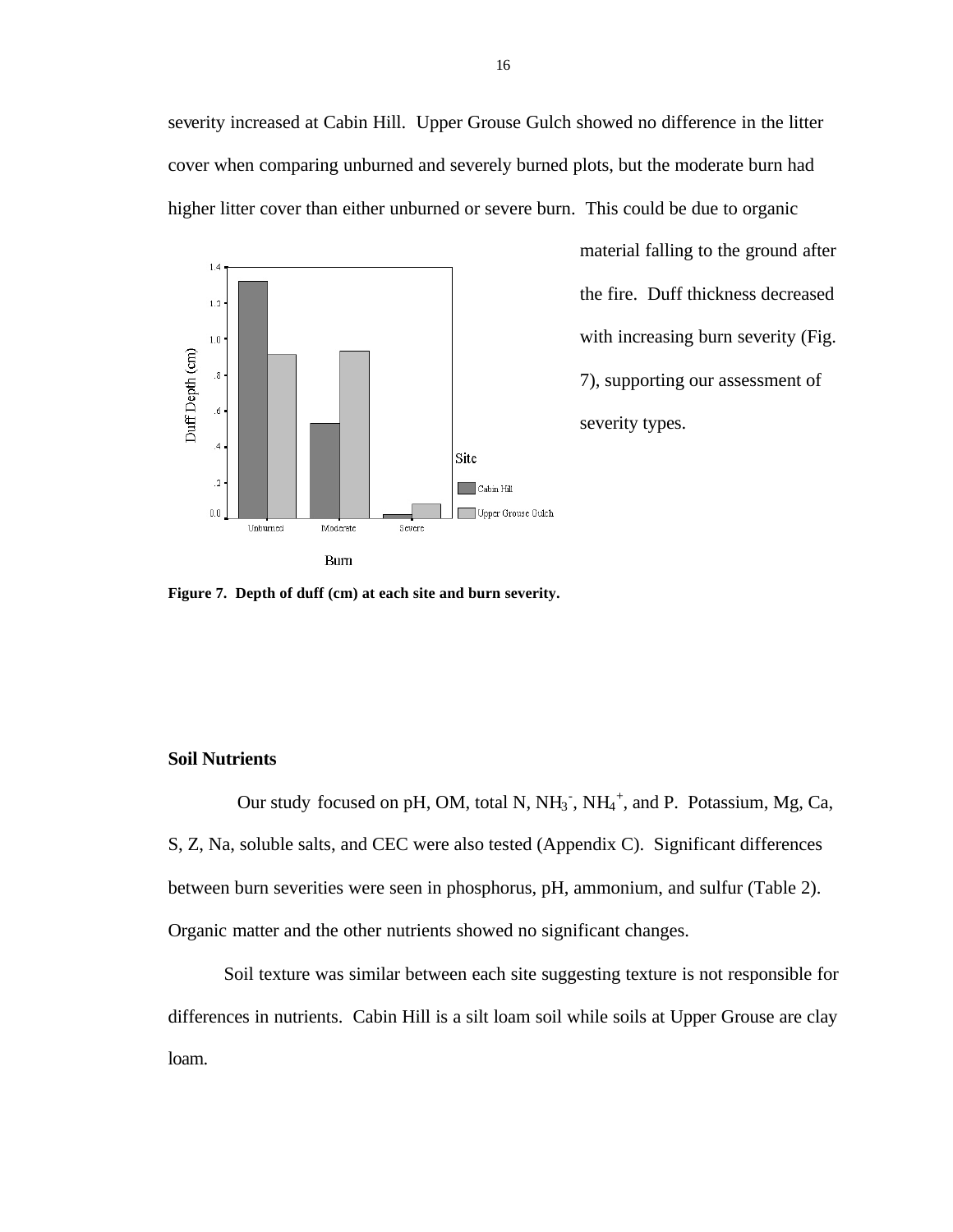|           | % Total | $%$ OM | <b>Nitrate</b>    | $P$ (ppm)         | pH    | NH <sub>4</sub> |
|-----------|---------|--------|-------------------|-------------------|-------|-----------------|
|           | N       |        | (ppm)             |                   |       | (ppm)           |
| <b>CH</b> | .24     | 5.73   | 1.67 <sub>b</sub> | 10.2a             | 7.67  | 3.84a           |
| Unburned  |         |        |                   |                   |       |                 |
| <b>CH</b> | .164    | 3.4    | 14.2a             | 39.2 <sub>b</sub> | 7.87  | 15.76b          |
| Moderate  |         |        |                   |                   |       |                 |
| <b>CH</b> | .177    | 3.96   | 13.67a            | 29.1 <sub>b</sub> | 7.56  | 30.05c          |
| Severe    |         |        |                   |                   |       |                 |
| <b>UG</b> | .29     | 7.53   | 1.67              | 15.22A            | 6.8A  | 6.19A           |
| Unburned  |         |        |                   |                   |       |                 |
| <b>UG</b> | .317    | 6.26   | 1.33              | 39.89B            | 7.4B  | 21.23B          |
| Moderate  |         |        |                   |                   |       |                 |
| <b>UG</b> | .327    | 6.99   | 2.0               | 64.89C            | 7.39B | 36.37C          |
| Severe    |         |        |                   |                   |       |                 |

**Table 2. Average values of soil characteristics at Cabin Hill and Upper Grouse Gulch. Letters indicate significant differences between burn severities at a site.**

Burn severity did not significantly alter pH at the Cabin Hill site (Table 2). However, pH increased in burned soils at the Upper Grouse site. While increases in soil pH of up to three units have been documented immediately after a burn (Raison 1979), there is little literature on soil pH one year post-fire. At this point, plants were recolonizing the area. The associated OM will eventually lower the pH to pre-fire levels. When soil is heated, microbial activity in the soil increases (Pierzynski et al. 2000). The metabolic activity of microbes alters organic elements into a plant available form (N to ammonium) (Pierzynski et al. 2000). As microbial activity increases, pH of the soil also increases.

Organic matter varied more between sites than burn treatments, with 3-12% OM remaining after the fire at each site (Fig. 8). Cabin Hill had less OM than Upper Grouse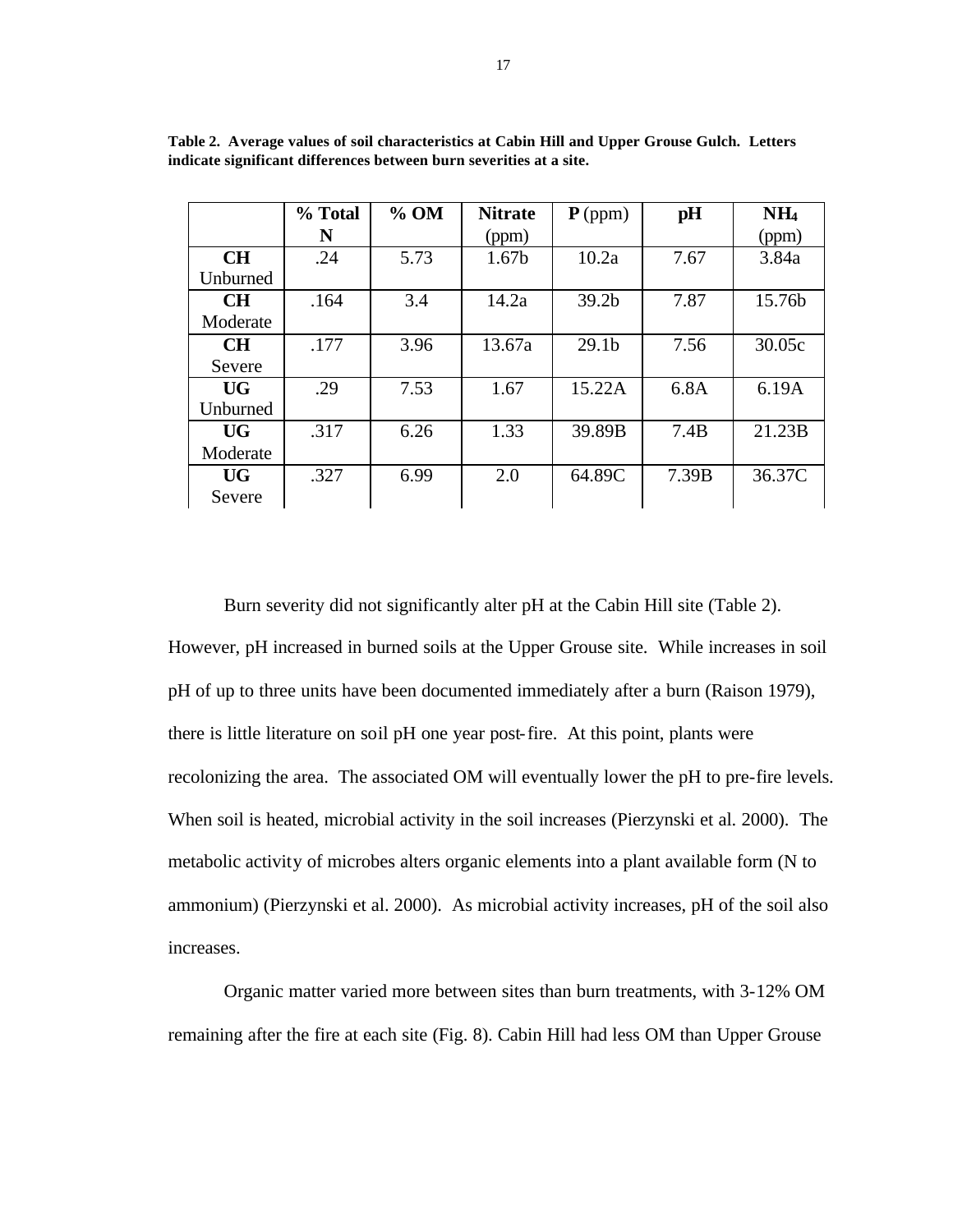in the unburned plots (5.7% vs. 7.5%). Cabin Hill and Upper Grouse burned plots had a 3-8% and 4-12% OM. The slopes are steep and the soils are shallow at both sites, and



**Burn** 

**Figure 8. Percent organic matter at Cabin Hill (C) and Upper Grouse Gulch (G) in each burn severity.**

OM levels are less than 10%, regardless of disturbance. Organic matter is vital for providing the microclimate needed to produce a healthy and viable plant community.

Total N increased with increasing burn severity at the Upper Grouse site (Table 2), similar to the results of Chromanska and Deluca (2000). This may be from subsequent OM inputs after the fire, including burned debris. Because of the variance between fires and burn types, it is impossible to say what the direct affect on N will be in each study. Nitrate levels decreased in each burn severity but were not significant.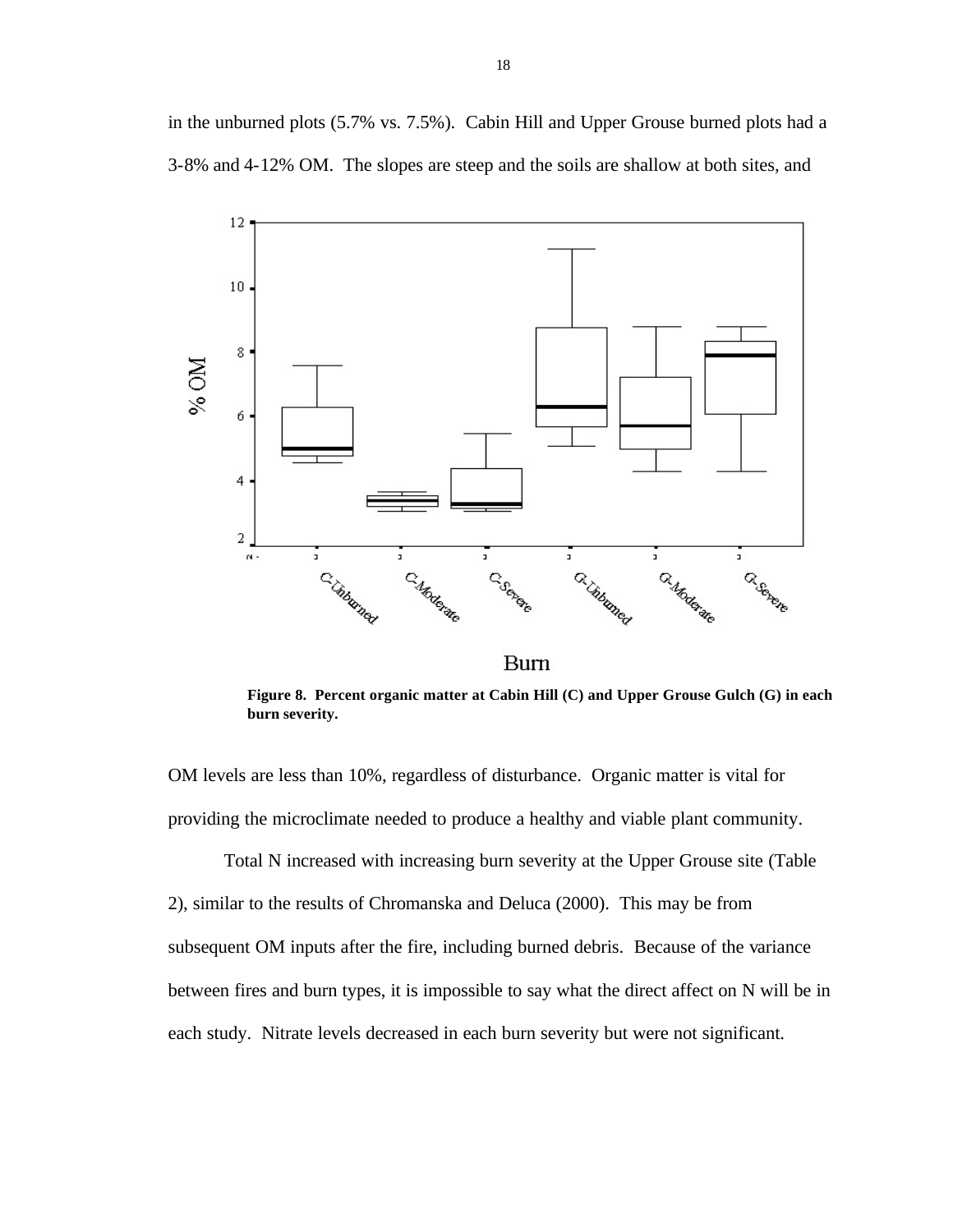Ammonium increased significantly at each site with increasing burn severity (Fig. 9). Ammonium is often concentrated in the upper soil layers after a fire.



**Figure 9. Nitrogen levels (ppm) at Cabin Hill (C) and Upper Grouse Gulch (G) in each burn severity.**

Phosphorus is the only element that showed significant differences between both site and fire severity (Fig. 10). Phosphorus increased with increasing burn severity, especially at the Upper Grouse site. Phosphorus typically shows an increase after a fire. Since P is the third most limiting nutrient, these increases are beneficial for new plant establishment in a burned area.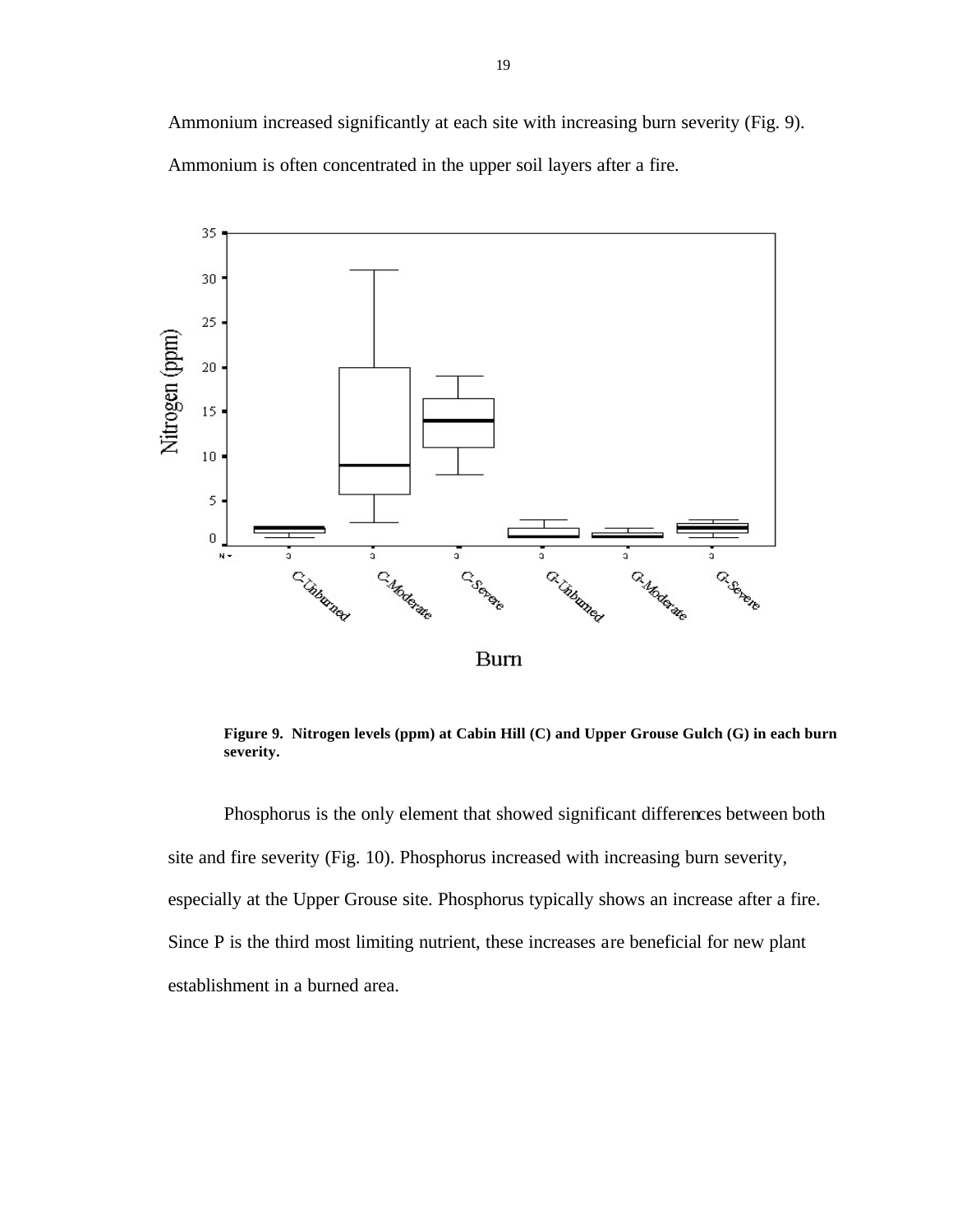

**Figure 10. Phosphorus levels (ppm) at Cabin Hill (C) and Upper Grouse Gulch (G) in each burn severity.**

Calcium, Mg, K, and Na concentrations increased slightly, but not significantly with increasing fire severity (Appendix C). Available plant levels of Ca, Mg, K, and Na were unaffected by fire.

Fire effects on soil nutrients are site specific. In the Helena National Forest, one year after the fire, the soil contained ample levels of organic matter, an acceptable range of pH and concentrations of all nutrients needed for plant growth and survival.

The question that remains to be answered is why, if the soil was not the problem, weren't more plants established in the burn areas one year after the fire? There is a wide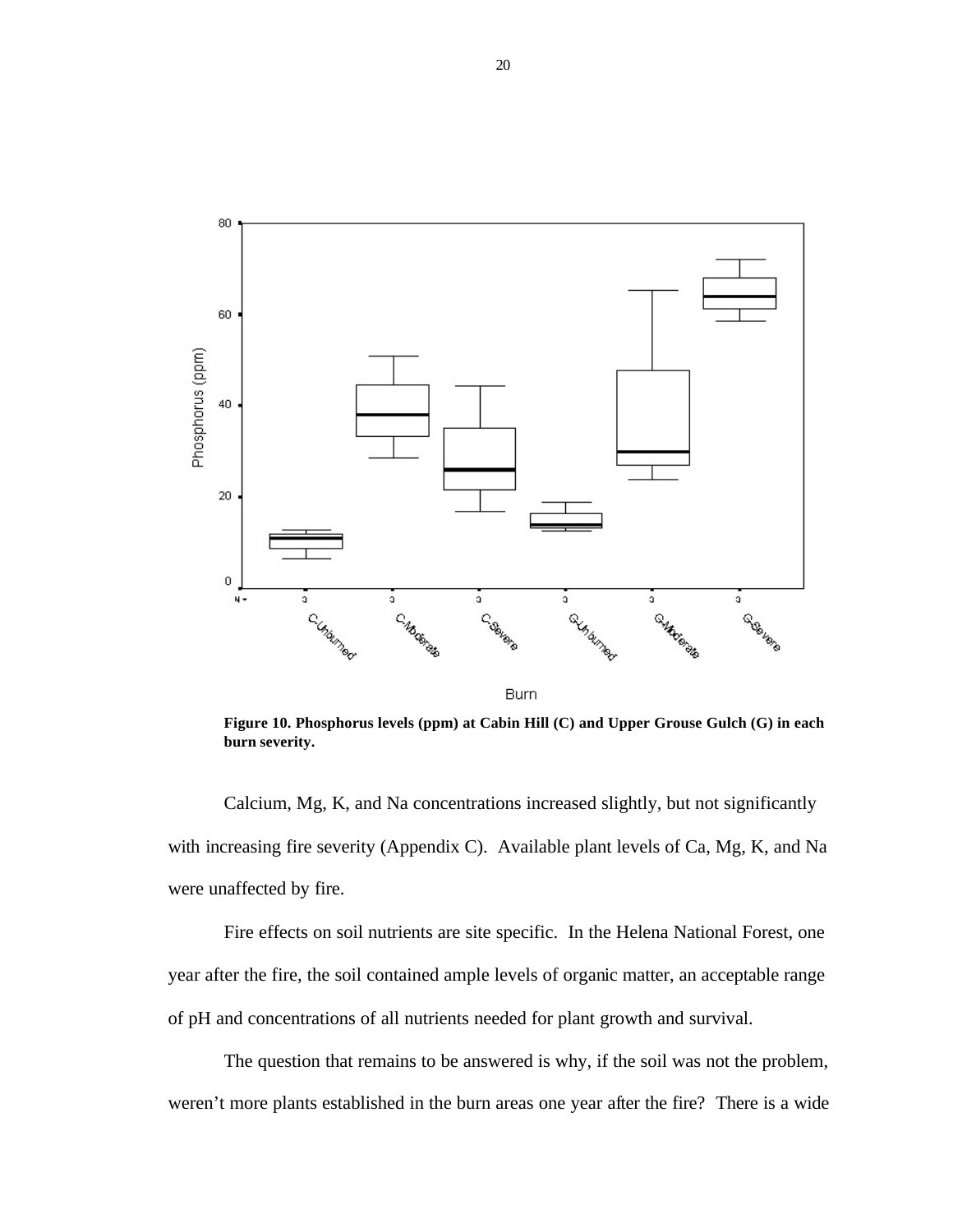range of limiting factors in an ecosystem. In this scenario, the Helena National Forest has been exposed to drought conditions for the last several years. It is possible that soil water limited plant growth. Vegetative cover reduction drastically changes the microclimate at the soil surface. Increased direct sunlight, increased evaporation, greater fluctuation in the soil temperature, and increased danger from erosion result. All of these characteristics make plant establishment very difficult.

Post-fire management can be an extremely controversial issue. Fire is a natural form of disturbance, and forest soils and vegetation have evolved to recover after fires. A regression to earlier stages by fire may be beneficial, often improving range condition and habitat and species diversity. Monitoring is the most important way to follow the effects of a fire. Samples can be taken to see if there is a deficit in the soil or if erosion is imminent and needs to be prevented. Each area has to be managed specifically for its needs and uses.

#### **Seed bank**

The seed bank results are reported as a seed bank density in seeds/ $m^2$ . The density of the seed bank differed between the two sites, which were expected because of differences in aspect, slope, and

available water. More importantly, differences between the burn severities were found. At Cabin Hill, there were  $528$  seeds/m<sup>2</sup> in the

| Table 3. Number of germinants in each burn severity in seed/m <sup>2</sup> . |  |  |  |
|------------------------------------------------------------------------------|--|--|--|
|------------------------------------------------------------------------------|--|--|--|

| <b>Burn Severity</b> | Cabin Hill | <b>Upper Grouse Gulch</b> |
|----------------------|------------|---------------------------|
| Unburned             | 528        | 1057                      |
| Moderate             | 81         | 258                       |
| Severe               |            | 203                       |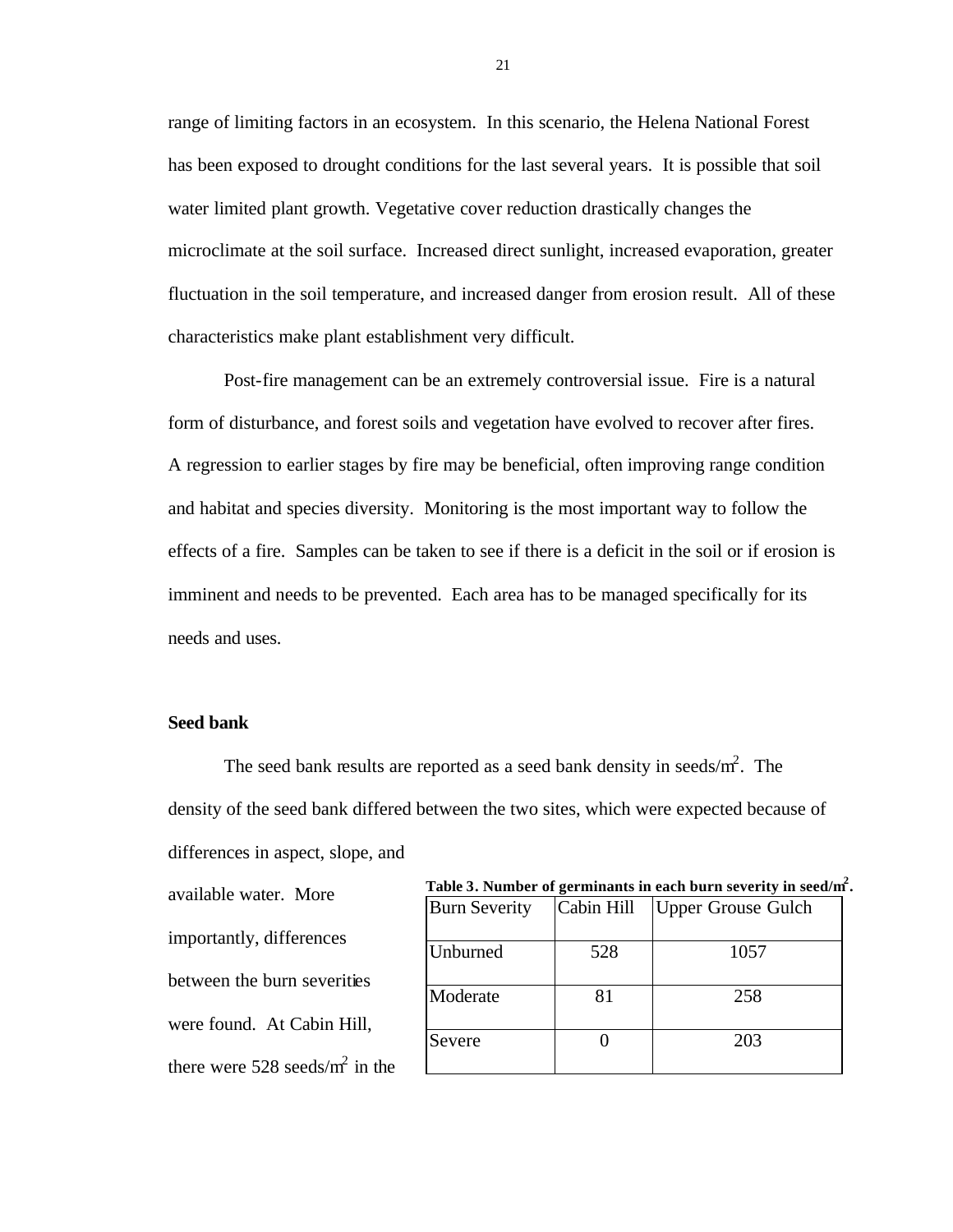unburned plots while the moderate burn had a density of 81 seeds/ $m^2$  (Table 3). The severe burn had no viable seeds. The seed bank at the Upper Grouse Gulch site contained 1,057 seeds/m<sup>2</sup> in the unburned, 258 seeds/m<sup>2</sup> in the moderate burn, and 203 seeds/ $m^2$  in the severe burn.

The number of species decreased in severely burned plots. Combining data from both sites, seven species were present in unburned samples, six in moderately burned samples, and only one in severely burned (Table 4). Bicknell's geranium (*Geranium bicknellii*) was present in the severe burn samples, but was not in either moderately or unburned samples. Bicknell's geranium (*Geranium bicknellii*) requires a disturbance or heating of the soil to germinate (Kershaw et al. 1998).

| <b>Unburned</b>      | <b>Moderate</b>         | <b>Severe</b>       |  |  |
|----------------------|-------------------------|---------------------|--|--|
| Unknown Forb-A       | Unknown Forb-A          | Geranium bicknellii |  |  |
| Unknown Forb-E       | Unknown Forb-E          |                     |  |  |
| Achillea millefolium | Unknown Forb-C          |                     |  |  |
| Legume               | Unknown Forb-D          |                     |  |  |
| Poa pratenis         | Calamogrostis rubescens |                     |  |  |
| Festuca scabrella    | Unknown Grass           |                     |  |  |
| <b>Unknown Grass</b> |                         |                     |  |  |

**Table 4. Species that germinated in each severity, combining both sites.** 

Results were as expected, with a decreasing seed bank density with increasing burn severity. The two sites differed significantly in the number of germinants. The Upper Grouse site had more germinants than Cabin Hill. This could be due to different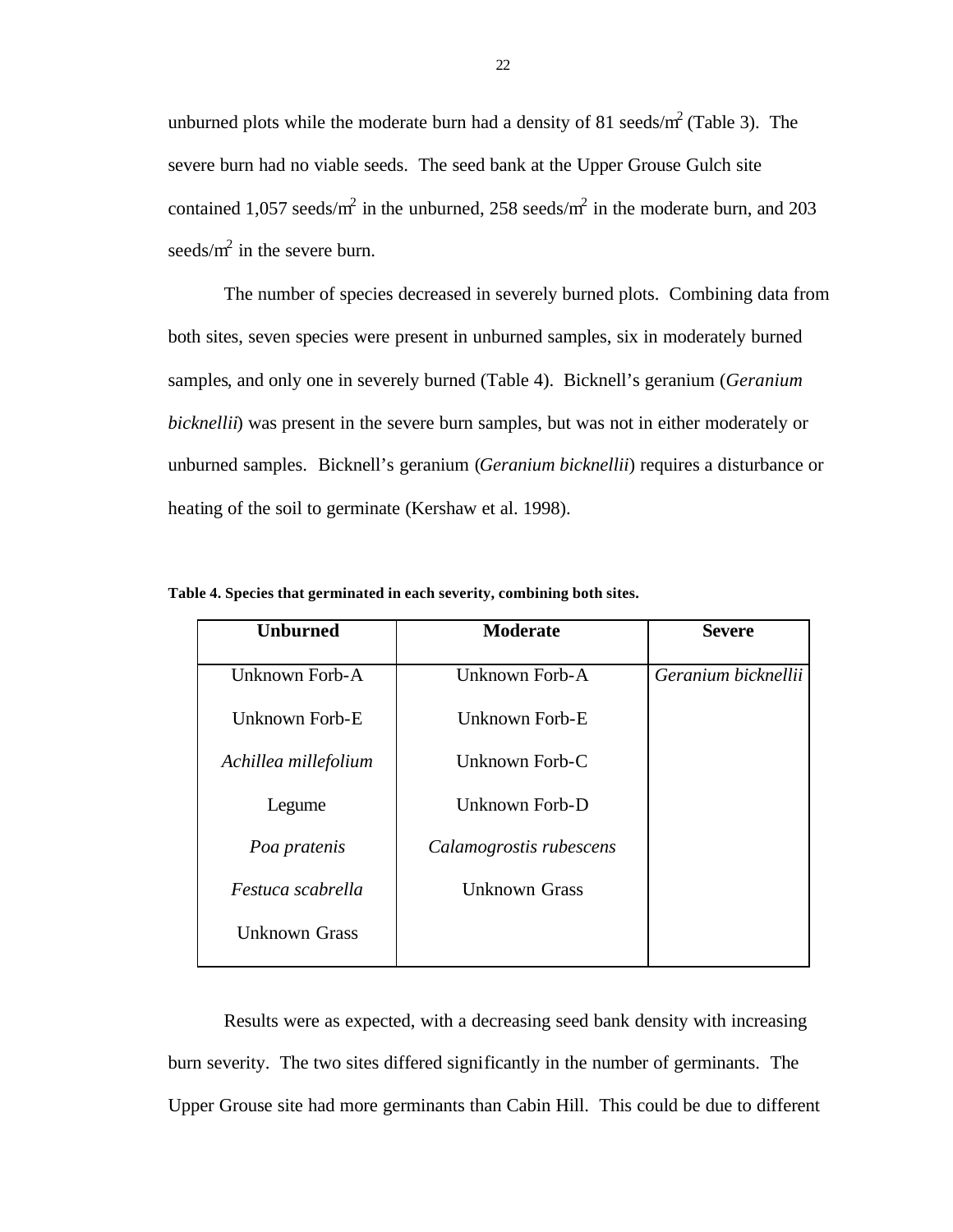site conditions including slope and aspect. The species, *G. Bicknellii*, was only found in one out of 20 pots containing soils collected in severe burns. The seed bank present is very patchy.

It is possible that adjacent unburned areas, which could have contributed seeds by natural distribution processes during the year following the fire, could influence the seed bank. If the study was done in the middle of a large severely burned area, the seed bank density may have been lower. Another possible factor influencing our results is time constraints; the samples were not given a cold treatment to simulate winter conditions prior to germination. Providing a cold treatment may have increased the germination rate. The samples were also not grown to maturity, and all species were not identified.

Management implications cannot be effectively derived from this seed bank study alone. This study should be supplemented by studies immediately following a wildfire and in continuing years to track seed bank recovery and to document the role of the seed bank in revegetation of disturbances. The study should look at the effects of the adjacent unburned area, and have a larger sampling size with more sites.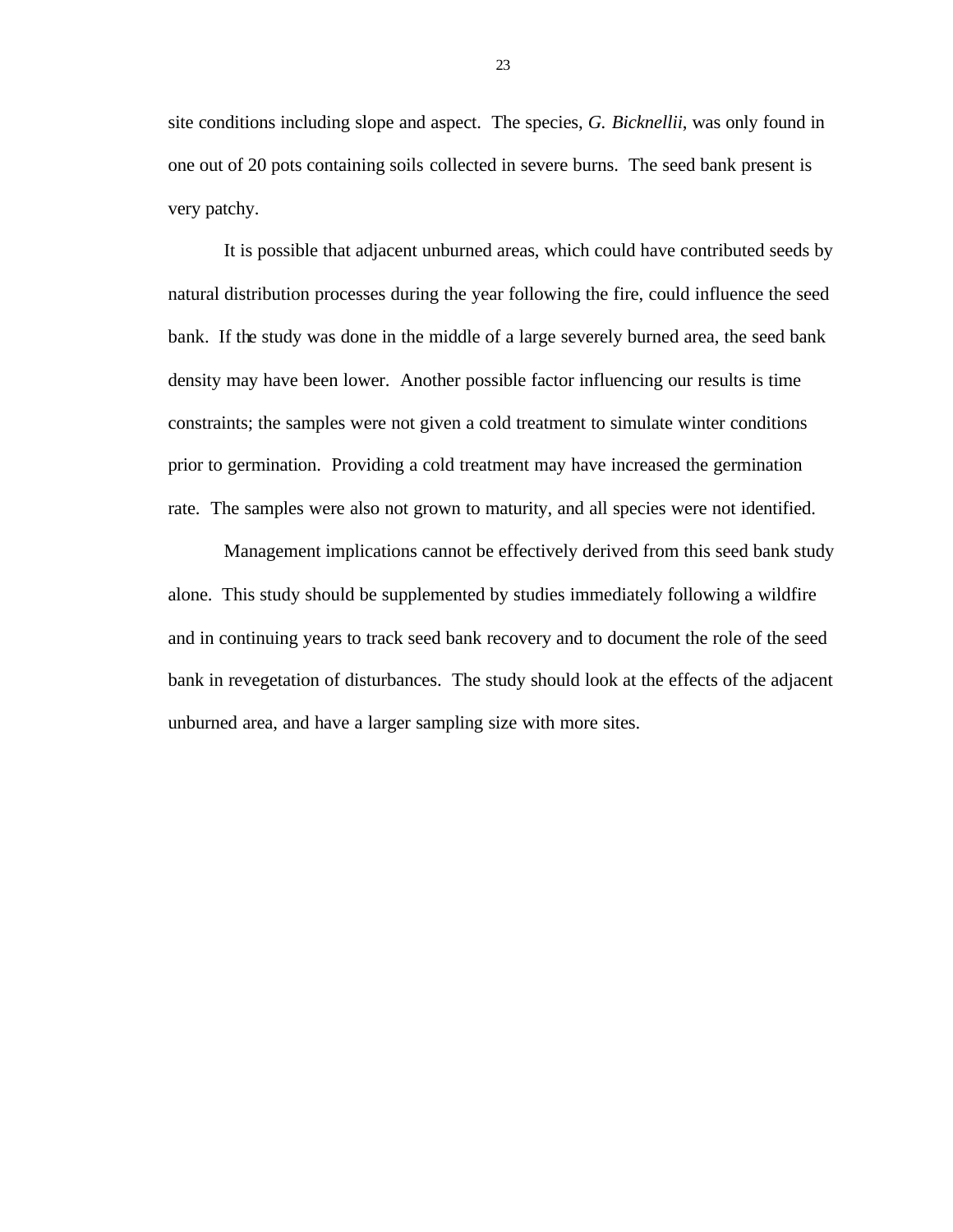#### **Mycorrhizae**

### *Mycorrhizae Infectivity Potential (MIP)*

Our measure of mycorrhizal infectivity potential indicates viable AM fungal propagules are present in the soil. Overall coloniza tion levels of bait plants grown in the







greenhouse indicate no difference in propagule density between the two sites, averaged across burn severities (Fig. 11). However, burn severity, averaged across sites, did affect propagule density (Fig. 12). An increase in burn severity causes a significant decrease in infectivity potential.

**Figure 12. Mycorrhizal infectivity potential at each burn severity.**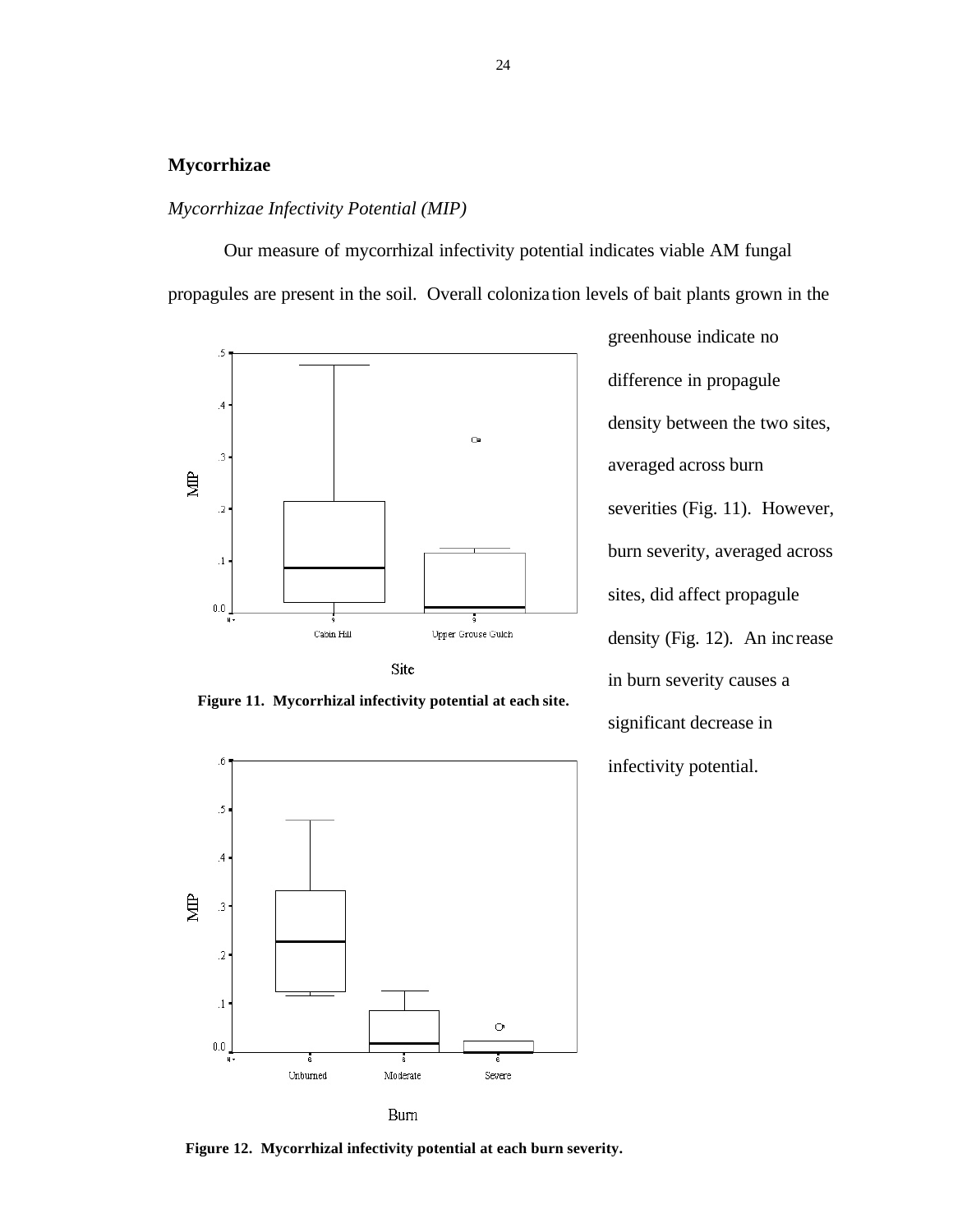The significant decline in viable propagules in the soil supports our hypothesis that burn severity has an effect on mycorrhizae, particularly

on severely burned sites. One-year post fire, viable propagules were lower in severely burned soils as compared to unburned soils (Fig. 13). The reduction of mycorrhizal fungi in the soil may slow the growth and



**Burn** 



establishment of colonizing vegetation. Where viable propagules are present, vegetation would be expected to thrive. This may help to explain the sporadic distribution of the vegetation in severely burned

sites. Plants may colonize primarily where mycorrhizal fungi are present. No significant differences were observed between the Cabin Hill and Upper Grouse site (Fig. 14).



Site

**Figure 14. Percent AM colonization at each site.**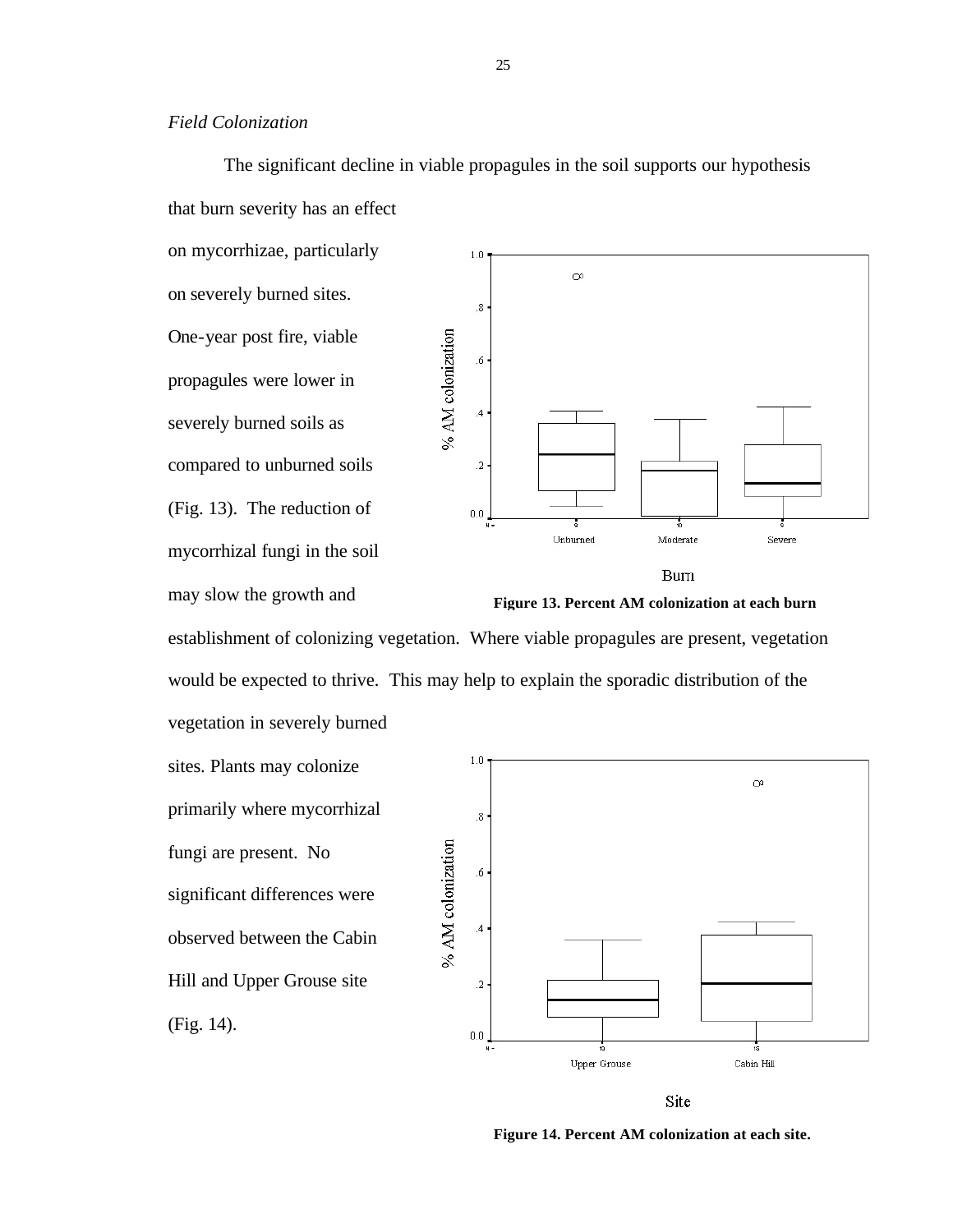The DGGE profiles indicate that there are hundreds of different bacterial 16S rDNA nucleotide sequences in each of the PCR products (Fig. 15). This indicates high apparent bacterial diversity in these soils. Some of the bands in the sequence appear to be brighter than others. This may suggest that there is more of that particular sequence present than that in the lighter bands. However, this may also mean that the bright bands are a result of a clustering of populations with a similar nucleotide sequence (Nakatsu et al. 2000).





Each band may represent a bacterial population. This profile shows hundreds of different bands under each burn severity ( $U =$  unburned,  $M =$ moderate, and  $S =$  severe). The banding patterns suggest little difference in diversity between the burn severities. Although some of the bands differ in brightness, this is not an indicator of bacterial diversity.

**Figure 15. Denaturing Gradient Gel Electrophoresis** Cabin Hill Upper Grouse Gulch

The DGGE banding patterns for each sample suggest that there is very little difference in diversity between burn severities. There are numerous explanations for our results. First, we sampled soils to a 10 cm depth, and the sites we sampled may not have been affected 10 cm below the surface by the heat of the fire. Since the 10 cm soil samples were homogenized, the bacterial communities affected may have been diluted.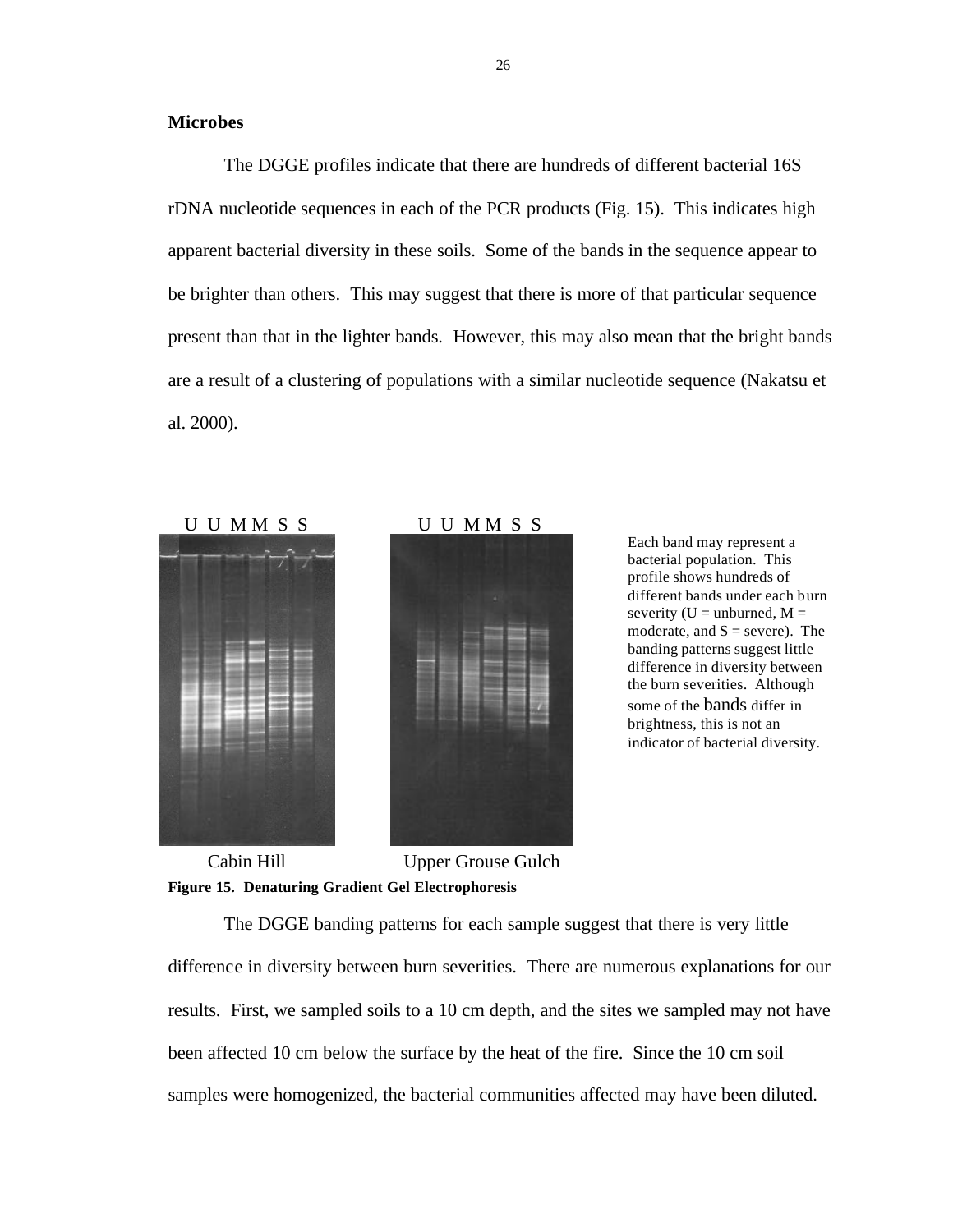If this were true our results would be a misrepresentation of the fire's effect on the bacterial population.

The soils were collected one year following the fire. We cannot rule out the possibility that the bacterial community was negatively impacted by burn temperatures, and recolonized or recovered in the time between the fire and our sampling. Without apparent catastrophic damage to the community and because of rapid exponential reproduction abilities, bacterial populations could easily recover.

Alternatively, bacteria could easily recolonize the site, possibly on the hooves of wildlife containing bacteria on their hooves, or by us transporting bacteria on the soles of our boots. The Cabin Hill site had very steep slopes where erosive effects were observed. The severe site was located at the bottom of the slope, which may have been contaminated by soil movement from the unburned and moderately burned sites upslope.

There is the possibility that the fire did not significantly affect soil bacteria. To better understand our results, further studies need to be conducted. Cloning the individual sequences in the DGGE bands would enable us to identify the apparent communities. Other possibilities include separating the bacterial community using specific primers designed to focus only on specific species, such as nitrite oxidizers, ammonifiers, etc. This could further our knowledge of fire impacts on microbial species. These studies in combination with an assessment of nutrient cycling could help to build an understanding of fire effects on long-term site productivity.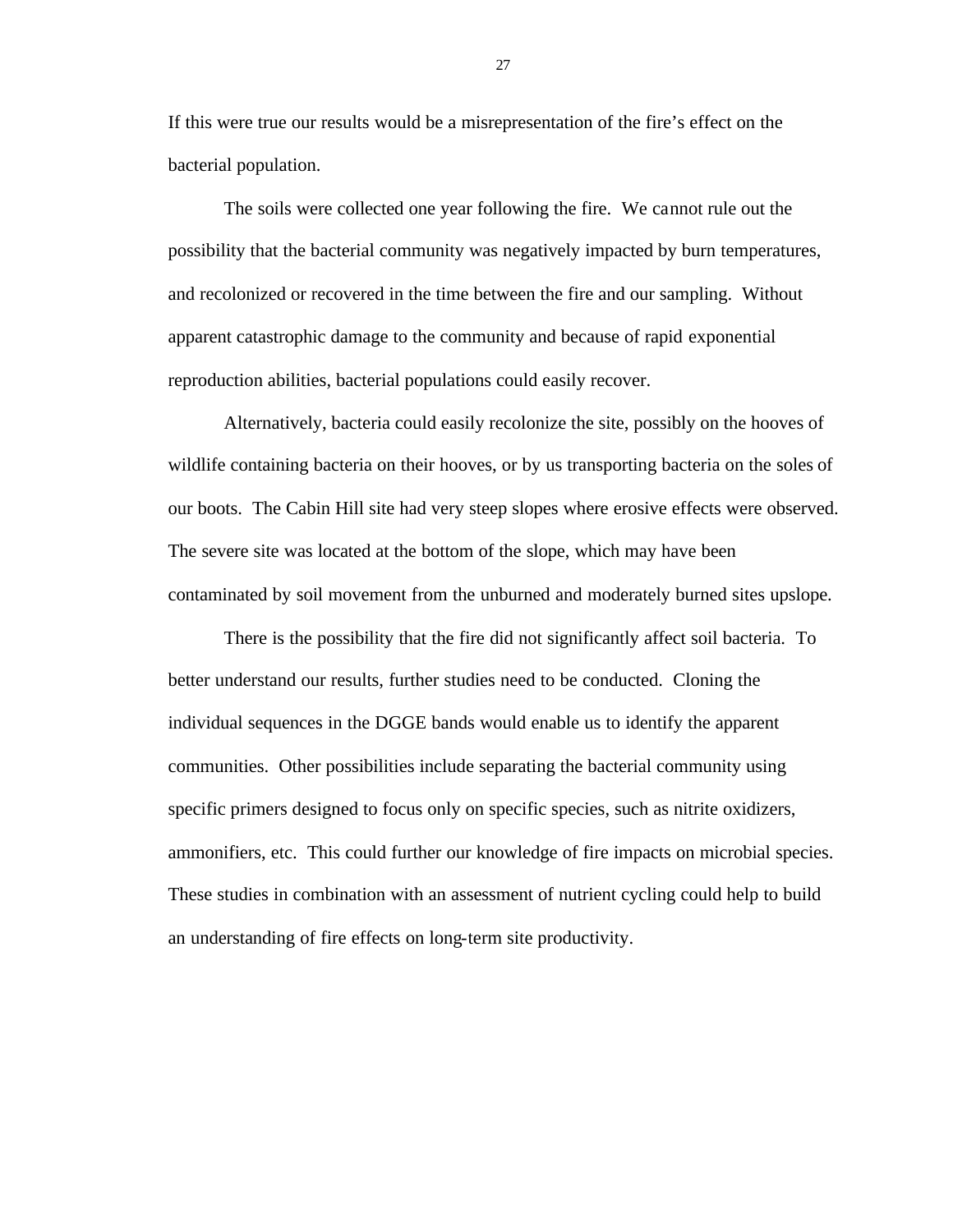### **SUMMARY**

Fire is a natural disturbance that dictated patterns of ecological succession in the forests of the western United States until the advent of fire management in the last century. As a result of aggressive fire suppression from the early 1900s through the 1970s, western forest ecosystems were reshaped, creating unprecedented dense understories (Dombeck 2001). Some land managers and scientists feel that the dense understory contributes to more intense wildfires (Dombeck 2001).

Western Montana experienced two intense fire seasons during 2000 and 2001. Natural resource managers have a profound need for accurate, relevant information in support of policy and management decisions. Over a semester, the Montana State University Land Resources and Environmental Sciences Department capstone course students, in conjunction with Helena National Forest personnel, investigated fire effects on soil nutrient availability, seed bank and vegetation, mycorrhizal fungi and microbial diversity.

One year following the fire, burning and burn severity did not appear to affect soil nutrient availability and therefore was not a limiting factor in regeneration of plant species. Although vegetation had established at each site, significant bare ground existed in contrast to unburned areas. Below normal rainfall and resulting low soil water availability may offer a better explanation than nutrient status for limited vegetative responses occurring at Cabin Hill and Upper Grouse Gulch. Additionally, we documented a decrease in seed bank density in soils showing signs of severe burn. Lack of propagules in the soil at some sites may slow vegetation establishment.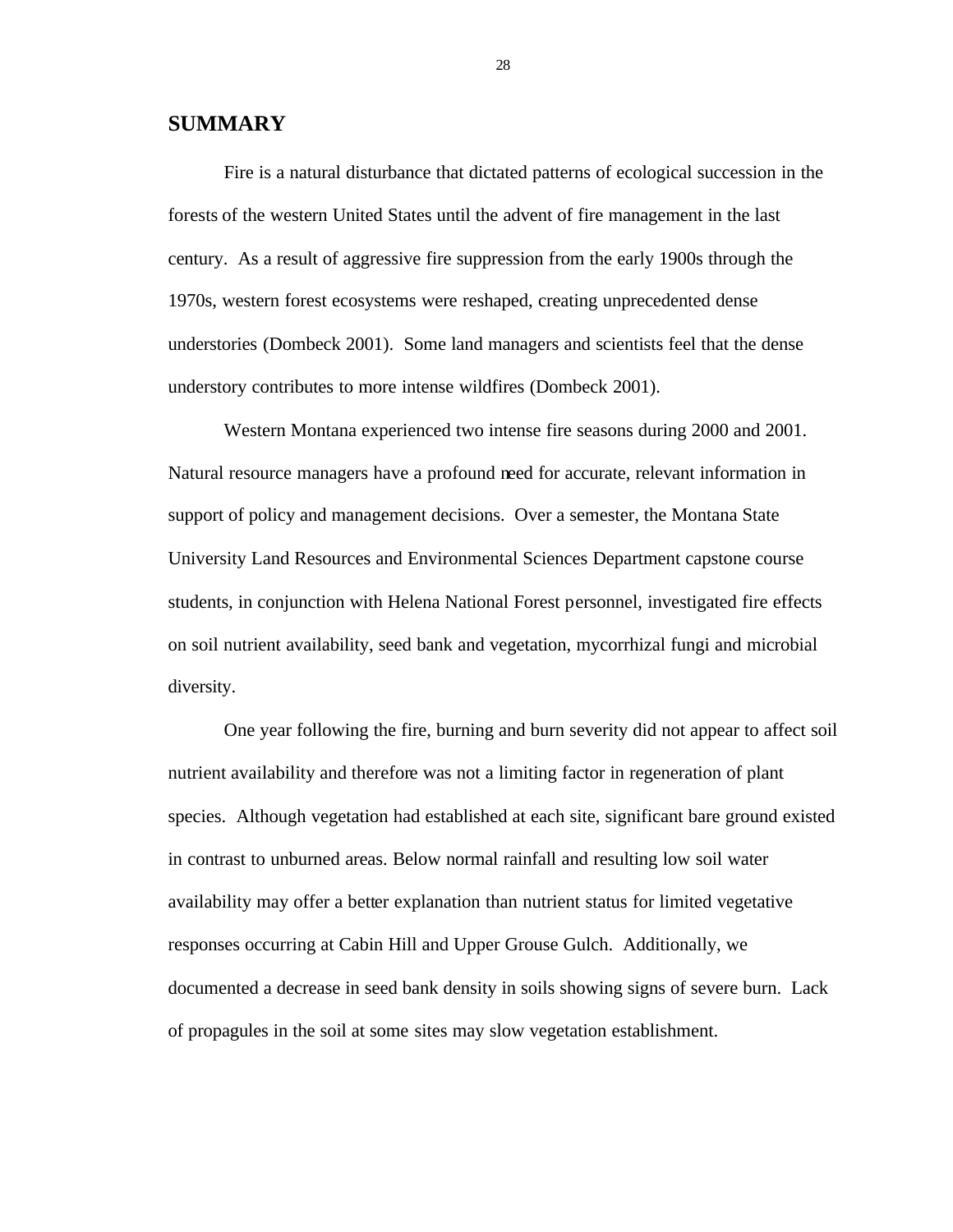With decreased seed bank density caused by fire, the establishment of seedlings from viable seeds may be enhanced by the presence of mycorrhizal fungi. Examination of root systems growing in unburned, moderately burned and severely burned soils showed equivalent levels of mycorrhizal colonization, indicating this component of soil biota was extant one year after fire. However, mycorrhizal propagules decreased with increased burn severity. The distribution of mycorrhizal vegetation may indicate the distribution of viable fungi in the soil. Other microorganisms did not show any apparent change in diversity. A better understanding of microbial responses to fire is essential to elucidate fire impacts because of the dependence of nutrient (particularly N) cycling on microbial activity.

An important aspect of this study was the sampling time frame: one year postfire. Immediate fire impacts were missed in this study; in combination with long-term effects, these would have provided a more complete picture of fire effects on soils. Site selection also influenced the results. Study sites were selected for proximity of unburned, moderately burned, and severely burned areas while minimizing expected differences in soil heterogeneity and microclimate. This proximity, however, may have increased the likelihood of colonization from adjacent unburned sites.

 Fire has turned back the successional clock on the Helena National Forest. Returning to an equivalent level of productivity in the forest ecosystem may take many years. Although fire consumes organic matter and increases soil temperatures for a relatively short duration, these events may have less of an impact on soil characteristics and subsequent site productivity levels than secondary processes at the burn site. Sparse post-fire vegetation, combined with steep mountainous landscapes prevalent in western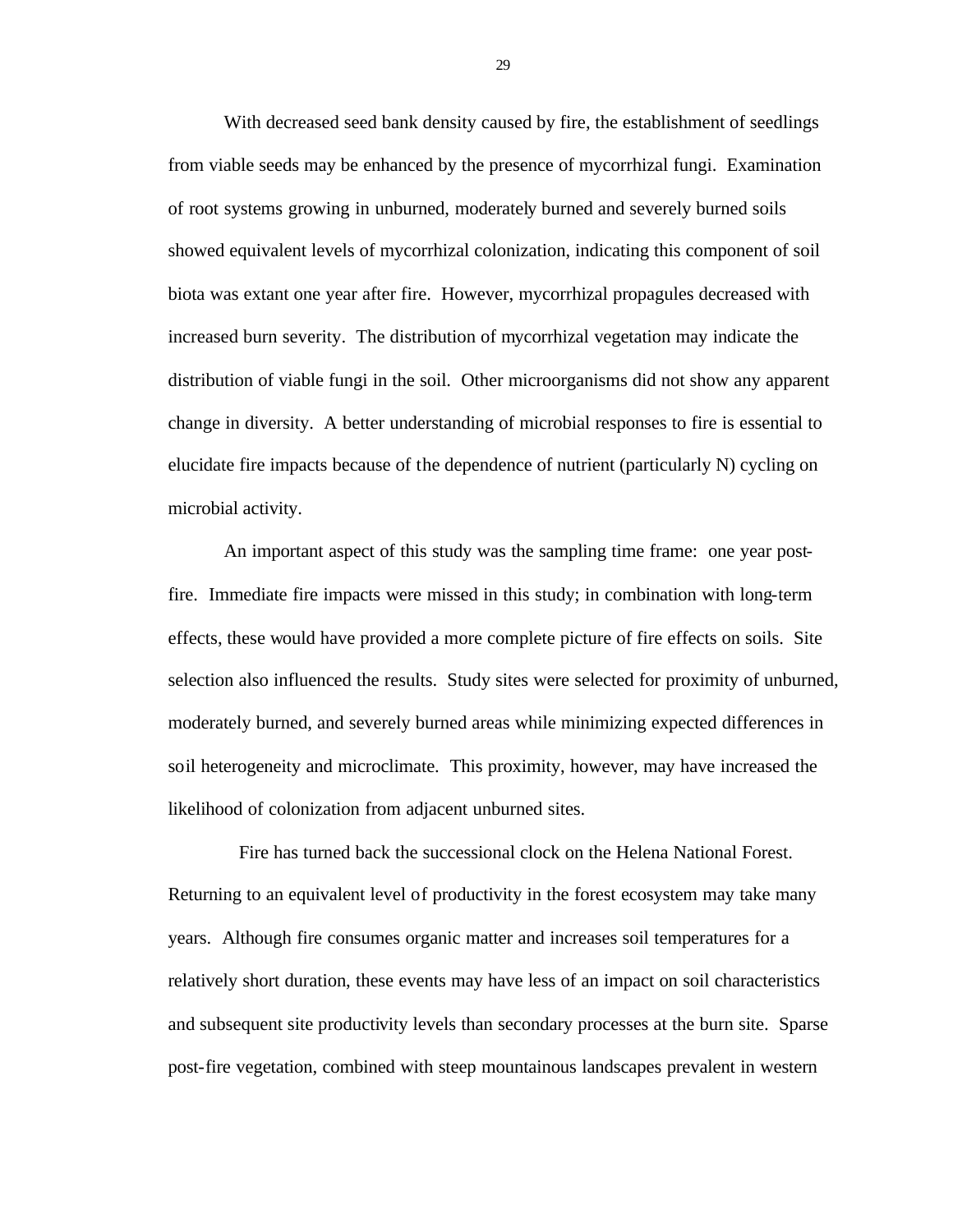forests, potentially contribute to significant soil erosion. Consequently, soil biota and seed bank may be distributed down slope from their original position, leaving intact soils upslope low in organic matter and nutrients essential for plant growth. These post-fire effects may be more important than the actual fire in delaying a return to pre-burn vegetative communities.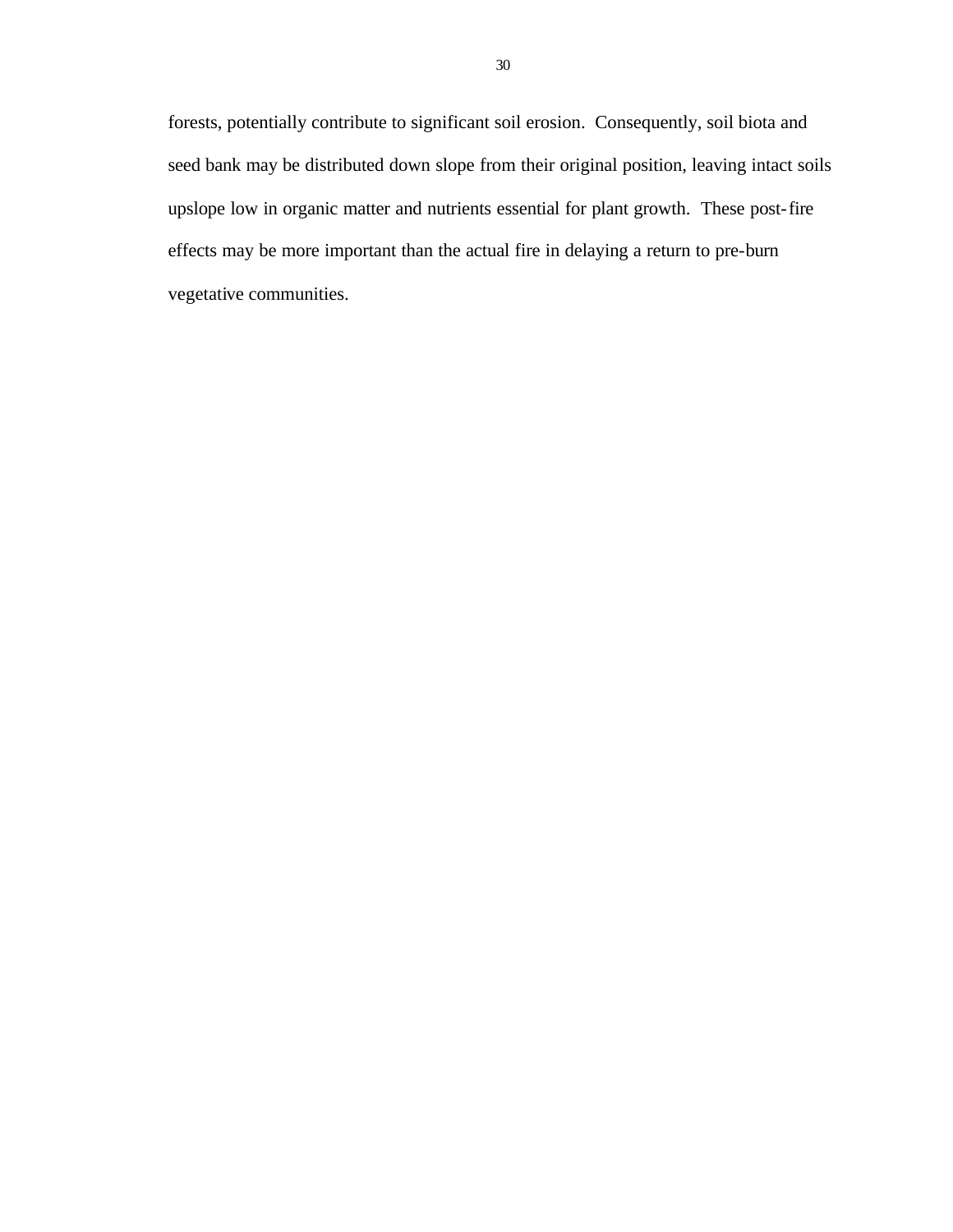# **Appendix A**





**--** Fire Perimeter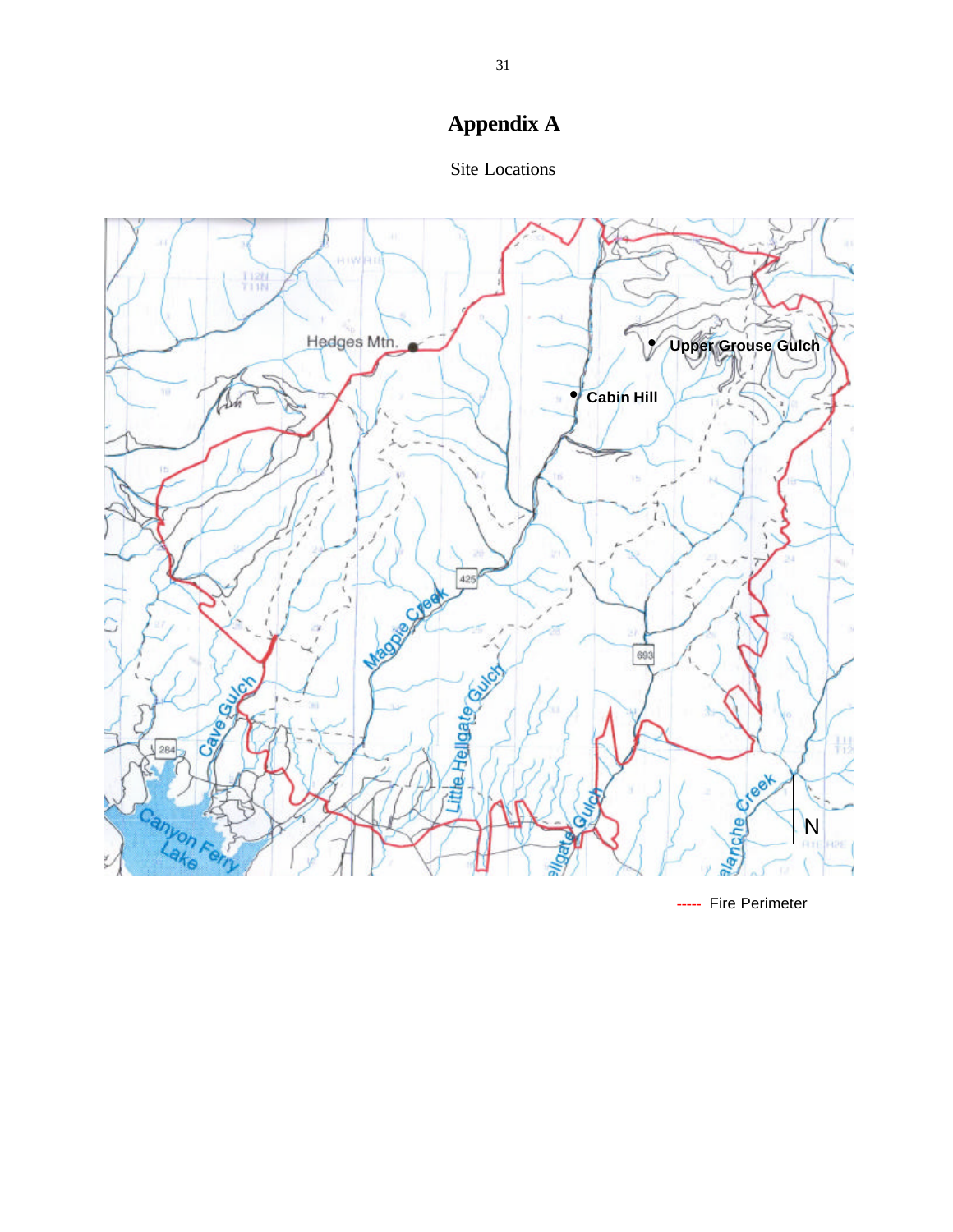#### **Upper Grouse Gulch:**

#### *Unburned*

Arrowleaf balsamroot *Balsamorhiza sagittata* Aster *Aster sp* Carrot family *Apiacea* Dandelion *Taraxacum officinale* Dwarf blueberry *Vaccinium cespitosum* Idaho fescue *Festuca idahoensis* Lupine *Lupinus sericeus* Northern bedstraw *Galium boreale* Oregon grape *Mahonia repens* Pinegrass *Calamagrostis rubescens* Rockcress *Arabis sp* Snowberry *Symphoricarpos albus* Spiraea *Spiraea betulifolia* Strawberry *Fragaria virginiana* Yarrow *Achillea millefolium*

#### *Moderate*

Aster *Aster sp* Heart arnica *Arnica cordifolia* Mint family *Lamiaceae sp*. Oregon grape *Mahonia repens* Showy aster *Aster conspicuus* Sticky geranium *Galium boresle* Violet *Viola sp*

#### *Severe*

Showy aster *Aster conspicuus*

Bicknell's geranium *Geranium bicknellii* Dragon's tongue *Dracocephillusalum parviflorum* Pine grass *Calamagrostis rubescens* Spiraea *Spiraea betulifolia*

### **Cabin Hill:**

*Unburned*

Arrowleaf balsamroot *Balsamorhiza sagittata* Aster *Aster sp* Bearberry *Arctostaphylos uva-ursi*

Bicknell's geranium *Geranium bicknellii* Dragon's tongue *Dracocephillusalum parviflorum* Pine grass *Calamagrostis rubescens* Snowberry *Symphoricarpos albus* Spiraea *Spiraea betulifolia*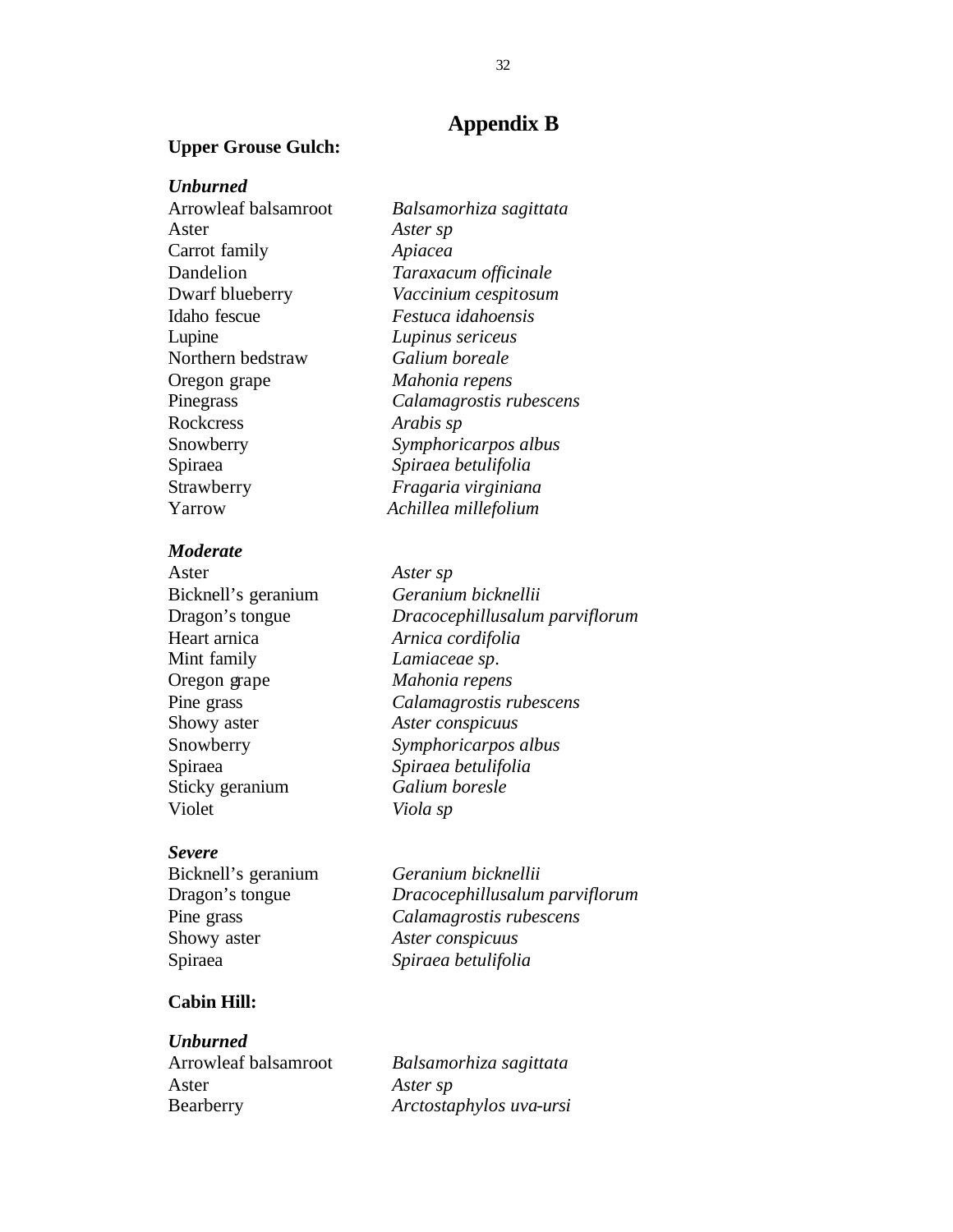Beardstongue *Penstemon procerus* Bluebunch wheatgrass *Agropyron spicatum* Carrot Family **Apiaceae** sp. Cut-leafed fleabane *Erigon compostus* Dandelion *Taraxacum officinale* Dogbane *Apocynum androsaemifolium* Onion *Allium sp.* Poa sp. *Poa sp.* Pussy toes *Astragalus sp* Ross's sedge *Carex rossii* Spiraea *Spiraea betulifolia* Strawberry *Fragaria virginiana* Yarrow *Achillea millefolium*

#### *Moderate*

Aster *Aster sp* Bicknell's geranium *Geranium bicknellii* Heart arnica *Arnica cordifolia* Onion *Allium sp*. Oregon grape *Mahonia repens* Rose *Rosa acicularis* Ross's sedge *Carex rossii* Showy aster *Aster conspicuus* Spiraea *Spiraea betulifolia* Yarrow *Achillea millefolium*

#### *Severe*

Aster *Aster sp* Heart Arnica *Arnica cordifolia* Lupine *Lupinus sericeus* Milk vetch *Astrogolus sp* Mint family *Lamiaceae sp*. Onion Allium sp. Oregon grape *Mahonia repens*

Snowberry *Symphoricarpos albus* Dogbane *Apocynum androsaemifolium* False Solomon's seal *Maianthemum stellatum* Pine grass *Calamagrostis rubescens* Snowberry *Symphoricarpos albus*

Bicknell's geranium *Geranium bicknellii* Dandelion *Taraxacum officinale* Dragon's tongue *Dracocephillusalum parviflorum* Snowberry *Symphoricarpos albus* Spiraea *Spiraea betulifolia*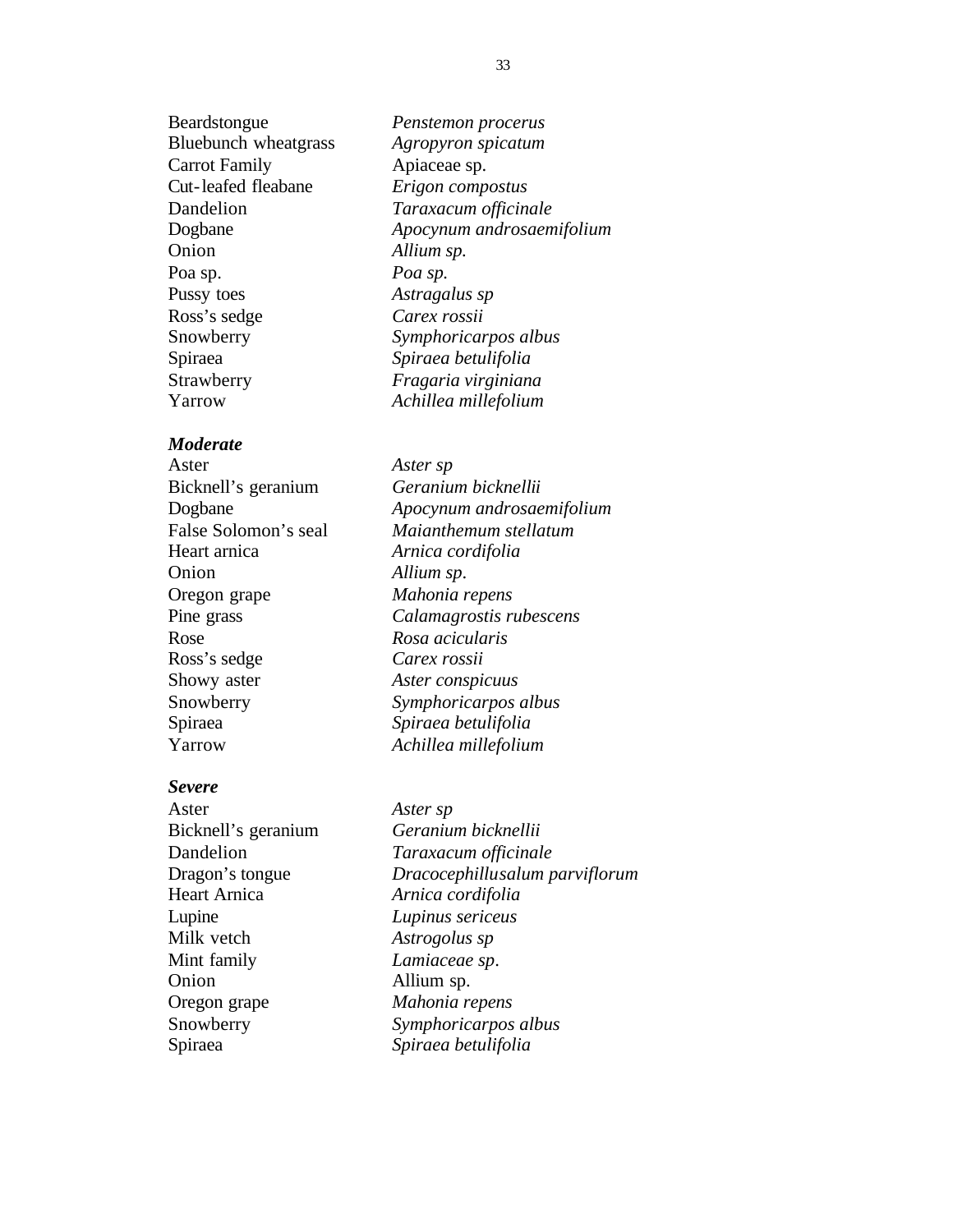# **Appendix C**

# Nutrient Data

| Calcium | Potassiu           | <b>Magnesi</b> | Sodium | <b>Sulfur</b>     | Zinc  | <b>CEC</b> | <b>Soluble</b> |
|---------|--------------------|----------------|--------|-------------------|-------|------------|----------------|
| (ppm)   | $\mathbf{m}$ (ppm) | um(ppm)        | (ppm)  | (ppm)             | (ppm) | Total      | <b>Salts</b>   |
|         |                    |                |        |                   |       |            | mmhos/cm       |
| 2444.3  | 303.9              | 250.3          | 6.0    | 3.2               |       | 15.1       | .219           |
|         |                    |                |        |                   |       |            |                |
| 2942.3  | 408.5              | 293.1          | 9.8    | 35.3 <sub>b</sub> | 4.4   | 18.2       | .393           |
|         |                    |                |        |                   |       |            |                |
| 2973.7  | 245.1              | 257.4          | 8.4    | 18.9a             | 4.3   | 17.7       | .366           |
|         |                    |                |        |                   |       |            |                |
| 2677.3  | 310                | 216.6          | 10.9   | 12.1              | 5.7   | 16.0       | .274           |
|         |                    |                |        |                   |       |            |                |
| 3461    | 329.1              | 209.3          | 12.7   | 40.9a             | 6.7   | 19.9       | .356           |
|         |                    |                |        |                   |       |            |                |
| 4080.3  | 257                | 170.4          | 11.7   | 43.8a             | 8.2   | 22.5       | .399           |
|         |                    |                |        |                   |       |            |                |
|         |                    |                |        |                   |       | 3.9        |                |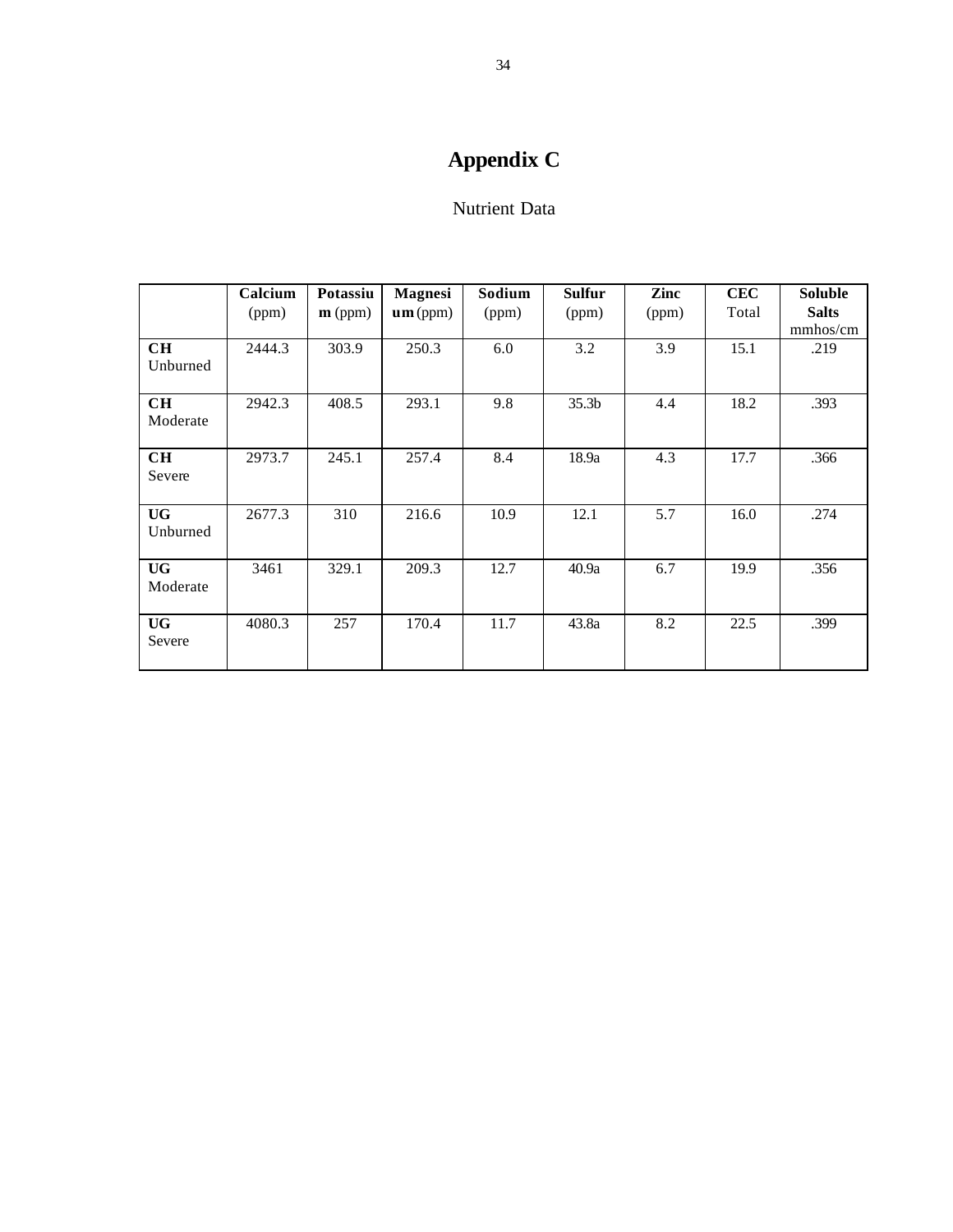## **REFERENCES**:

- Acea, M.J. and T. Carballas. 1996. Changes in physiological groups of microorganisms in the soil following wildfire. FEMS Microbiology Ecology, 20:33-39.
- Amaranthus, M. P. and J. M. Trappe. 1993. Effects of erosion on ecto- and VAmycorrhizal inoculum potential of soil following forest fire in southwest Oregon. Plant and Soil, 150:41-49.
- Andreu, V., J.L. Rubio, J. Fortenza, and R. Cerni. 1996. Postfire effects on soil properties and nutrient losses. International Journal of Wildland Fire, 6:53-58.
- Bakin, C.C. and J.M. Baskin. 1998. Seeds: Ecology, Biogeography, and Evolution of Dormancy and Germination. Academic Press, San Diego, pp. 133-179.
- Bissett, J. and D. Parkinson. 1979. Long-term effects of fire on the composition and activity of the soil microflora of a subalpine, coniferous forest. Canadian Journal of Botany, 58:1704-1721.
- Blank, R.R. and D.C. Zamudio. 1998. The influence of wildfire on aqueous-extractable soil solutes in forested and wet meadow ecosystems along the eastern front of the Sierra-Nevada Range, California. International Journal of Wildland Fire, 8:79-85.
- Brais, S., P. David, and R.Ouimet. 2000. Impacts of wild fire severity and salvage harvesting on the nutrient balance of jack pine and black spruce boreal stands. Forest Ecology and Management, 137:231-243.
- Choromanska, U. and T.H. DeLuca. 2001. Prescribed fire alters the impact of wildfire on soil biochemical properties in a ponderosa pine forest. Soil Science Society of America Journal, 65:232-238.
- Dombeck, M. 2001. How can we reduce the fire danger in the interior west? www.fs.fed.us/land/wdfire.htm. 61:5-13.
- Driscoll, K.G., J.M. Arocena, and H.B. Massicotte. 1999. Post-fire soil nitrogen content and vegetation composition in Sub-Boreal spruce forests of British Columbia's central interior, Canada. Forest Ecology and Management, 121:227-237.
- Feller, M.C. 1989. Estimation of nutrient loss to the atmosphere from slash burns in British Colombia. In Proceedings  $10<sup>th</sup>$  Conference on Fire and Meteorology, April 17-21, 1989, Ottawa, Canada, pp. 126-135.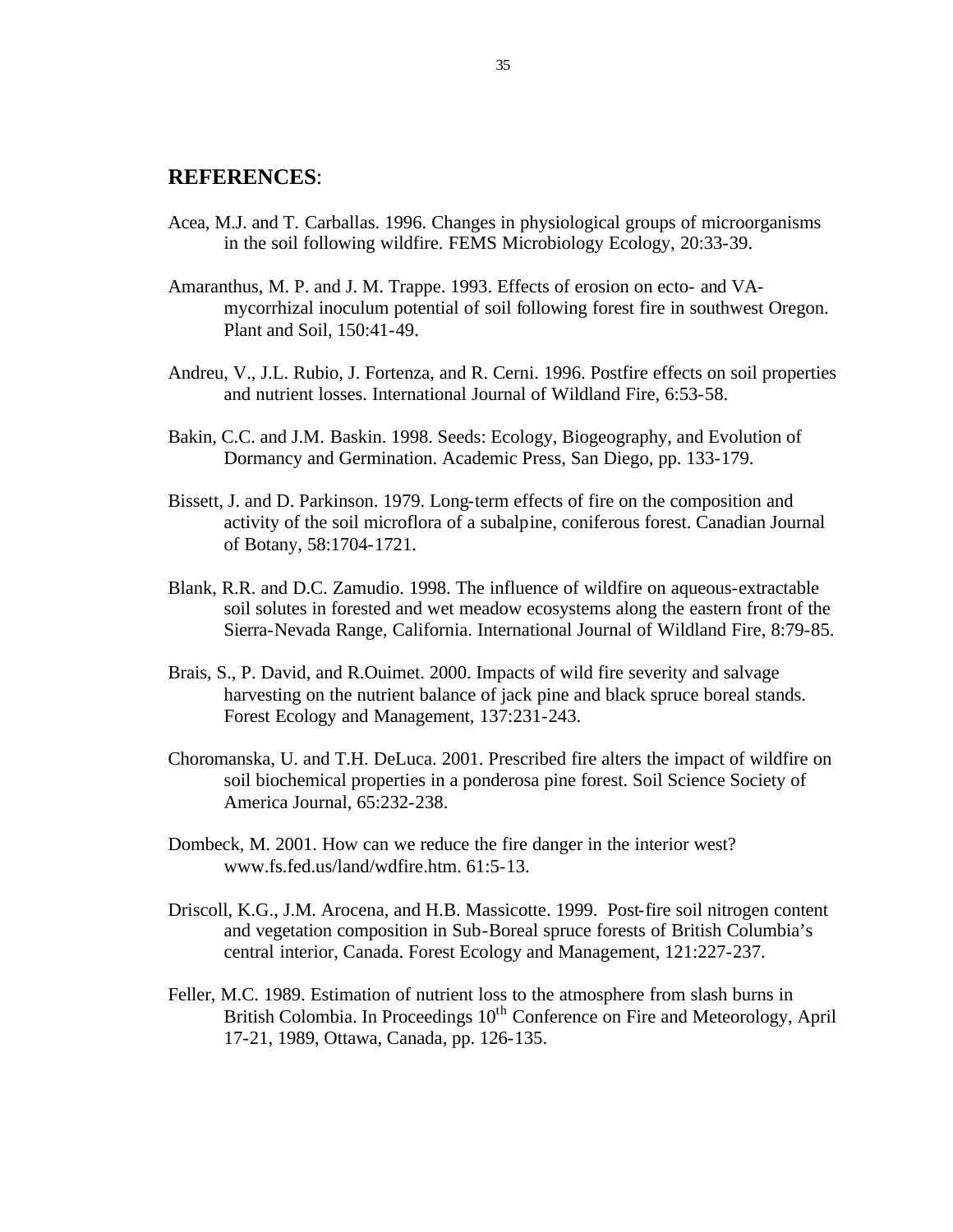- Fernendez, I., A. Cabaneiro and T. Carballas. 1997. Organic matter changes immediately after a wildfire in an Atlantic forest soil and comparison with laboratory soil heating. Soil Biology and Biochemistry. 29:1-11.
- Gee, G.W. and J.W. Bauder. 1986. Particle-size analysis. Methods of Soil Analysis.1. Physical and Mineralogical Methods. Agronomy Monograph Methods 9.  $2<sup>nd</sup>$  ed. American Society of Agronomy-Soil Science Society of America, pp. 383-411.
- Hungerford, R.D., M.G. Harrington, W. H. Frandsen, K. C. Ryan, and Gerald J. Niehoff. 1990. Influence of flora on factors that affect site productivity, pp. 32-50.
- Jimenez, H. E., and J. J. Armesto. 1992. Importance of the soil seed bank of disturbed sites in Chilean Matorral in early secondary succession. Journal of Vegetation Science, 3:579-586.
- Kershaw, L., A. MacKinnon, and J. Pojar. 1998. Plants of the Rocky Mountains. Lone Pine Publishing, Edmonton, Canada.
- Kimmins, J.P. 1996. Importance of soil and role of ecosystem disturbance for sustained productivity of cool temperate and boreal forests. Journal of Soil Science Society of America, 60:1643-1654.
- Mroz, G.D., M.F. Jurgensen, A.E. Harvey, and M.J. Larsen. 1980. Effects of fire on nitrogen in forest floor horizons. Soil Science Society of America Journal, 44:395-400.
- Pattinson, G. S., K. A. Hammill, B. G. Sutton, and P. A. McGee. 1999. Simulated fire reduces the density of arbuscular mycorrhizal fungi at the soil surface. Mycological Research, 103:491-496.
- Pietikainen, J. and H. Fritze. 1992. Microbial biomass and activity in the humus layer following burning: short-term effects of two different fires. Canadian Journal of Forest Restoration, 23:1275-1285.
- Pierzynski, G.M., J.T. Sims, and G.F. Vance. 2000. Soils and environmental quality, 2<sup>nd</sup> edition. CRC Press LLC, Boca Raton.
- Raison, R.J. 1979. Modification of the soil environment by vegetation fires, with particular reference to nitrogen transformations: a review. Plant and Soil, 51:73- 108.
- Roose-Amsaleg, C.L., E. Garnier-Sillam, and M. Harry. 2001. Extraction and purification of microbial DNA from soil and sediment samples. Applied Soil Ecology, 18:47- 60.